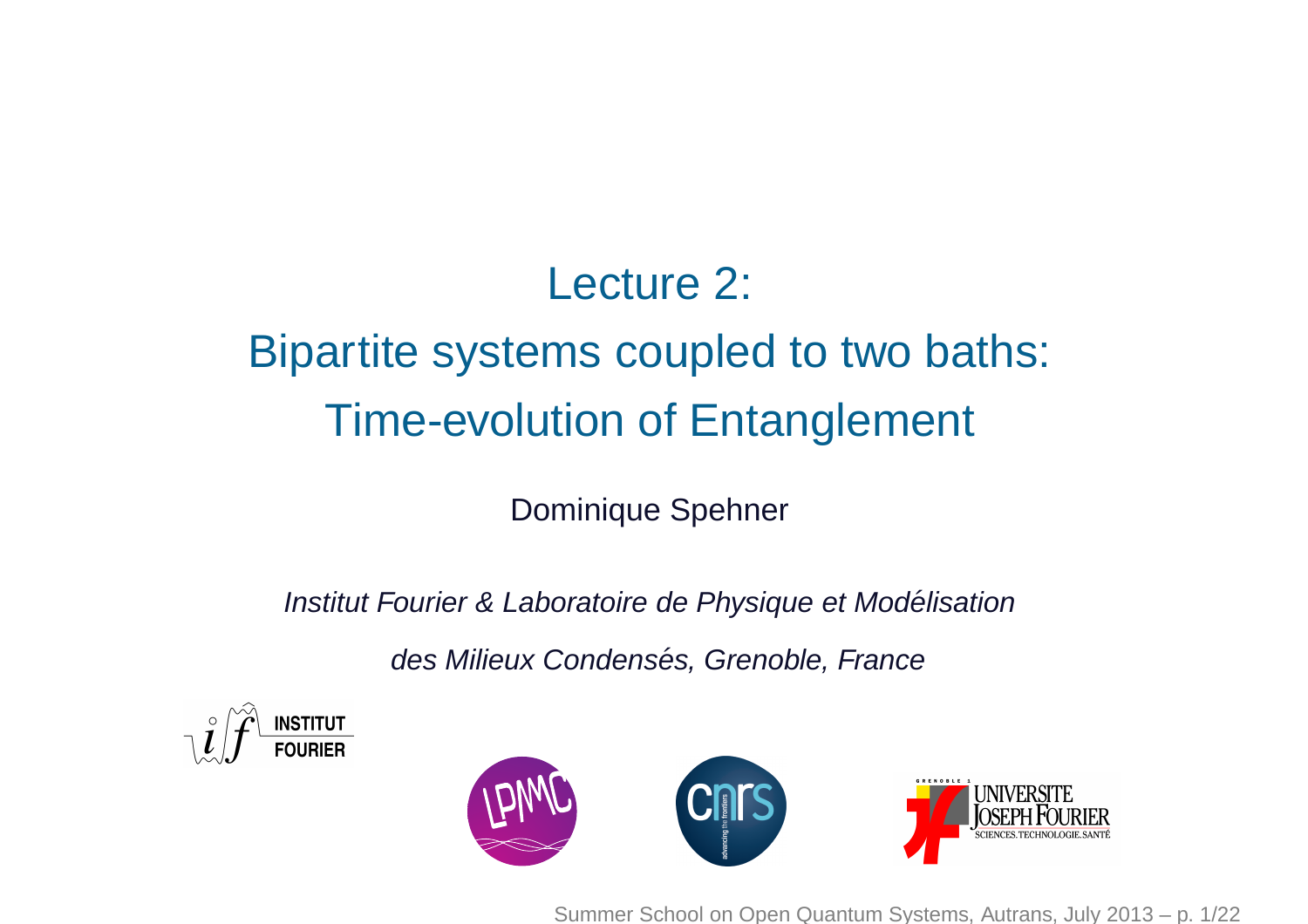## Ex. of 2-qubit separable and classical states

 $\diamond$  2-qubit states with max. disordered marginals  $\rho_{A/B}=\frac{1}{2}$ be written (up to conjugation by a local unitary  $U_A\otimes U_B$ ) as 2 $\frac{1}{2}$  can



$$
\rho = \frac{1}{4} \Big( 1 \otimes 1 + \sum_{m=1}^{3} c_m \sigma_m \otimes \sigma_m \Big)
$$
  

$$
\vec{c} \in \mathcal{T} \text{ tetrahedron with vertices}
$$
  

$$
F_{\pm} = (\pm 1, \mp 1, 1), G_{\pm} = (\pm 1, \pm 1, -1)
$$
  

$$
\diamond \rho \text{ separable} \Leftrightarrow \vec{c} \in \text{octahedron}
$$

 $\rho$  $\rho$  separable ⇔ $\Leftrightarrow \vec{c}$ ∈ $\in$  octahedron IJKLMN

⋄Quantum discords [Luo, PRA '08] [DS & Orszag, '13]  $\delta$  $\delta_A(\rho) \quad = \quad \sum^3 p$  $\nu{=}0$ ν $_{\nu}$  ln  $\boldsymbol{p}$ ν $_{\nu}$  + ln 4  $\frac{1-|c|}{\sqrt{c}}$ 2 $\frac{1}{2}$  ln(1 – |c|)  $-\frac{1+|c|}{2}$  $\frac{1}{2}$  ln(1 + |c|)  $D_A(\rho) \quad = \quad 2 \Big($ 1− $\sqrt{\frac{1+b}{}}$  $\frac{0+1}{1}$  $\, + \,$  $\it b$ − $\frac{a_+ + b_-}{2} \Big) \; , \; b_\pm$ if  $\left| c \right| = \max_{m} \left| c_m \right| = \left| c_1 \right|$  (else circular per  $\pm\ \equiv$ 1 2 $\sqrt{(1\pm c}$  $c_1)$ 2 − $\left($  $\,c\,$  $c_2 \mp c$  $c_3)$ 2 $|m|c_m| =$  $=|c_1|$  (else circular permut. of  $(c_1, c_2, c_3)$ )  $p_{\bm{\nu}}=$ = euclidean distance of the origin  $O$  to the faces of  $\mathcal T$ <br>Summer School on Open Quantum Systems. Autrans. July 20

Summer School on Open Quantum Systems, Autrans, July 2013 – p. 2/22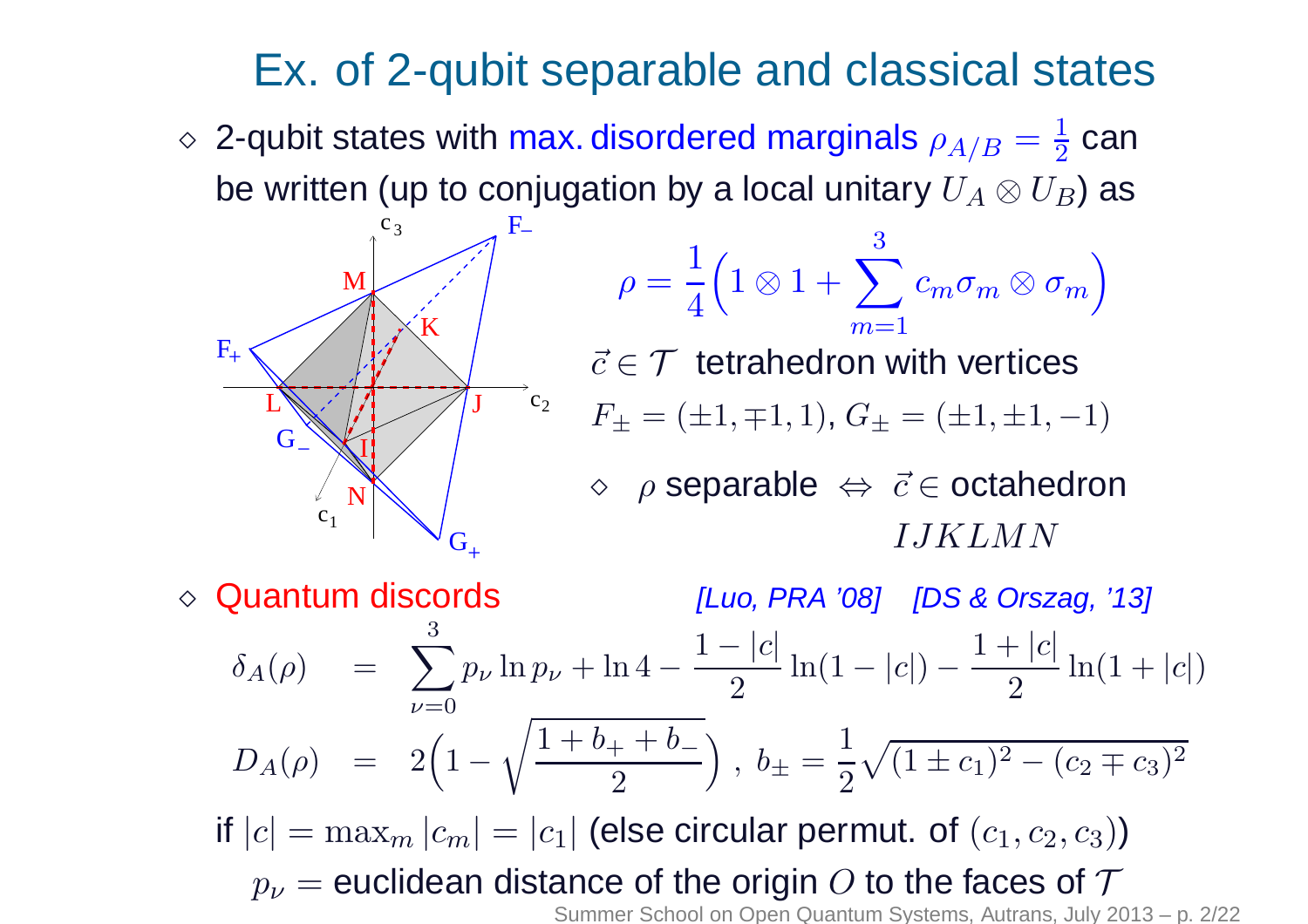## **Outlines**

- Evolution of the concurrence and quantum discord for the 2 spin-boson model
- Average concurrence for quantum trajectories
- Protecting entanglement with quantum trajectories
- Qubits coupled to <sup>a</sup> common bath
- Conclusions & Perspectives

**Joint work with:** Sylvain Vogelsberger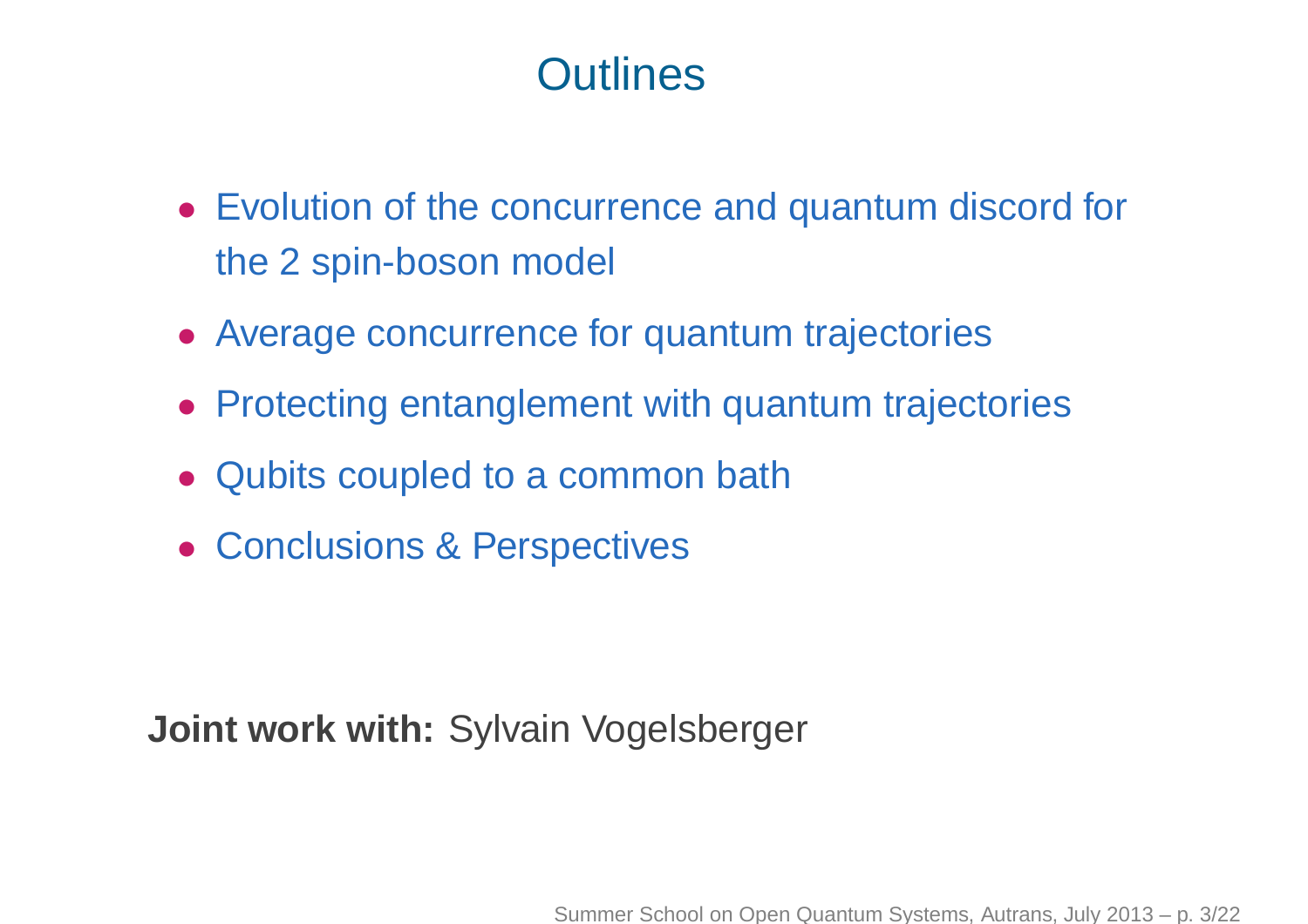#### The 2 spin-boson model

[Yu and Eberly ('04)]; Merkli et al. ('10); Merkli ('11), ... ]

• Consider two spins  $A$  and  $B$  coupled to two independent free-boson reservoirs  $R_A$  and  $R_B.$  There are no interactions between  $A$  &  $B$  . The total Hamiltonian is:

 $H_{\text{tot}}=H_A+H_B+H_{R_A}+H_{R_B}+\lambda H_{\text{int}}$ 



- Initial state:  $\rho_{\text{tot}}(0) = \rho_{AB}(0)$ **z**  ENTANGLED $\otimes \rho$  $_{RA} \otimes \rho$  $R_B\,$
- •**MODEL 1:** spin-boson coupling given by Jaynes-Cummings:

$$
H_{\text{int}} = \sum_{k} \left( g_k \sigma_+^A \otimes a_k + f_k \sigma_+^B \otimes b_k + \text{h.c.} \right)
$$
  
<sub>k</sub> Summer School on Open Quantum Systems. Autrans. July 2013 – p. 4/22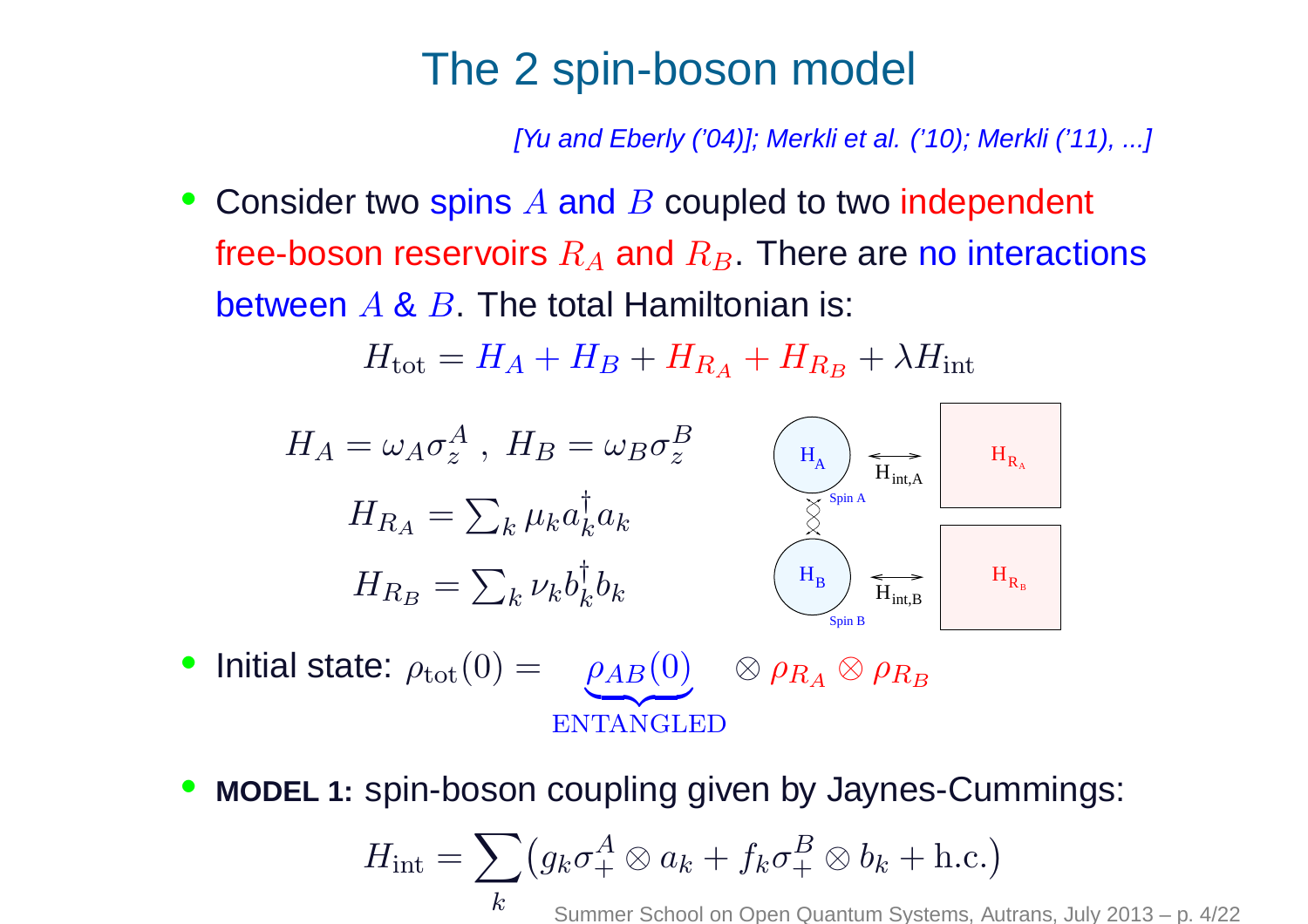## The <sup>2</sup> spin-boson model (2)

- $\textcolor{black}{\bullet}$   $\rho_{R_k}$  $\Rightarrow$  the 2-spin state converges at large times to  $_{k}$  Gibbs states with inverse temperatures  $\beta_{k}<\infty$  $\rho_{AB}(\infty)=Z^{-1}$  $1e^{-\beta}$  ${}_A\omega$  $A$   $\sigma$  $\bm A$  $z^A\otimes e^{-\beta}$  $_B\omega$  $_B\sigma$ B $\tilde{z}$  product state
- $\rho_{AB}(\infty)$  is in the *interior of the set of separable states*  ${\cal S}.$ **Reason:**  $\rho_{AB} ∈ ∂S \Leftrightarrow ρ$  (by the Peres-Horodecki criterium).  $T_B$  $AB$  $^{\scriptscriptstyle B}_{\scriptscriptstyle B}$  has at least one zero eigenvalue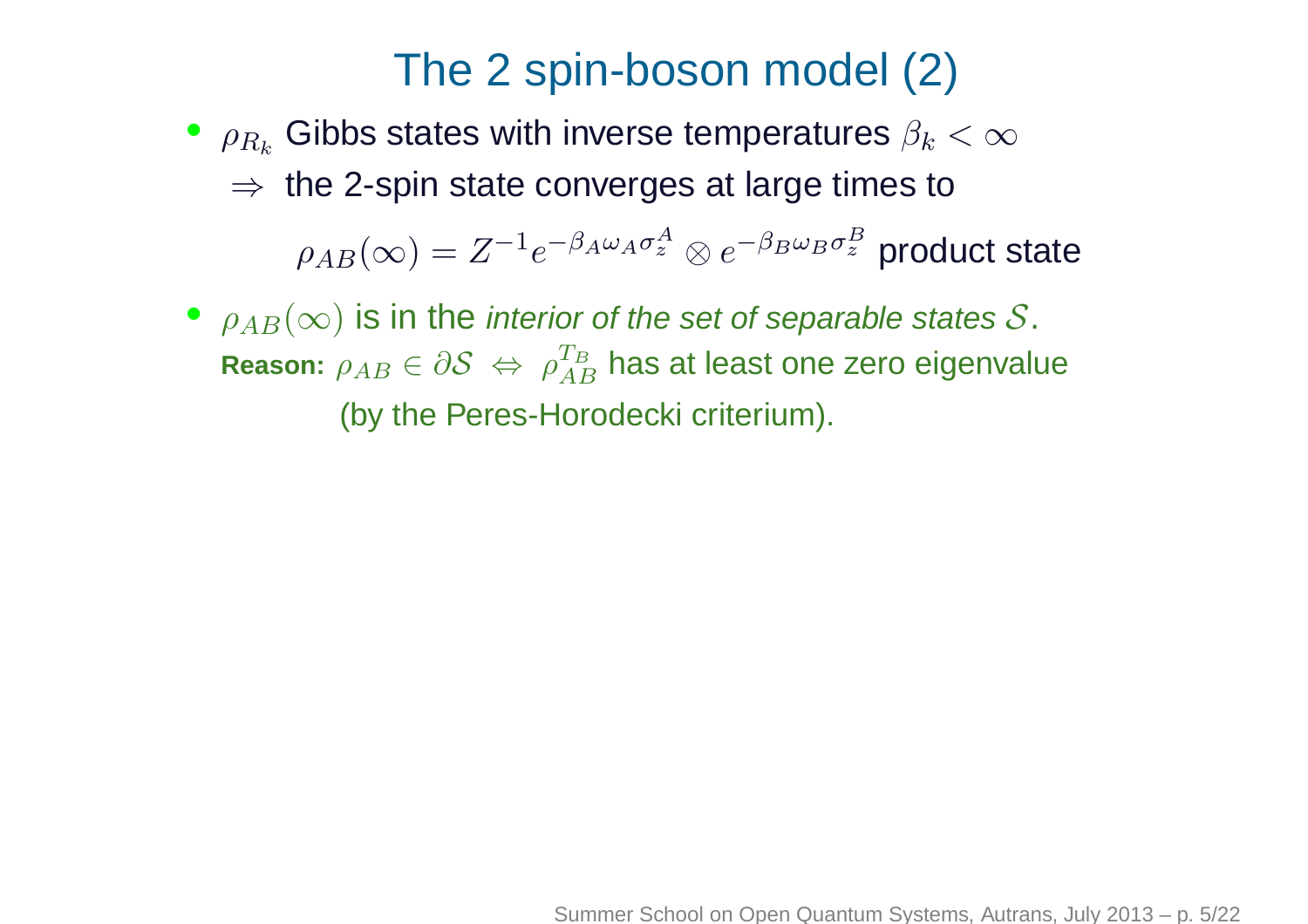## The <sup>2</sup> spin-boson model (2)

- $\textcolor{black}{\bullet}$   $\rho_{R_k}$  $\Rightarrow$  the 2-spin state converges at large times to  $_{k}$  Gibbs states with inverse temperatures  $\beta_{k}<\infty$  $\rho_{AB}(\infty)=Z^{-1}$  $1e^{-\beta}$  ${}_A\omega$  $A$   $\sigma$  $\bm A$  $z^A\otimes e^{-\beta}$  $_B\omega$  $_B\sigma$ B $\tilde{z}$  product state
- $\rho_{AB}(\infty)$  is in the *interior of the set of separable states*  ${\cal S}.$ **Reason:**  $\rho_{AB} ∈ ∂S \Leftrightarrow ρ$  (by the Peres-Horodecki criterium).  $T_B$  $AB$  $^{\scriptscriptstyle B}_{\scriptscriptstyle B}$  has at least one zero eigenvalue
- By continuity of  $t\mapsto \rho_{AB}(t),$  the 2-spin state All the state of the  $\rho_{AB}(t)=\frac{\text{tr}}{R_A,R_B}$  $\bm{b}$ ecome  $\bm{\textbf{s}eparable}$  (cross  $\partial \mathcal{S}$ )  $\bm{\textbf{after a finite time}}$   $t_{ESD}.$  $\left($  $\,e\,$  $-itH_{\text{tot}}{\rho_{\text{tot}}}(0)$  $e^{itH_{\rm tot}})$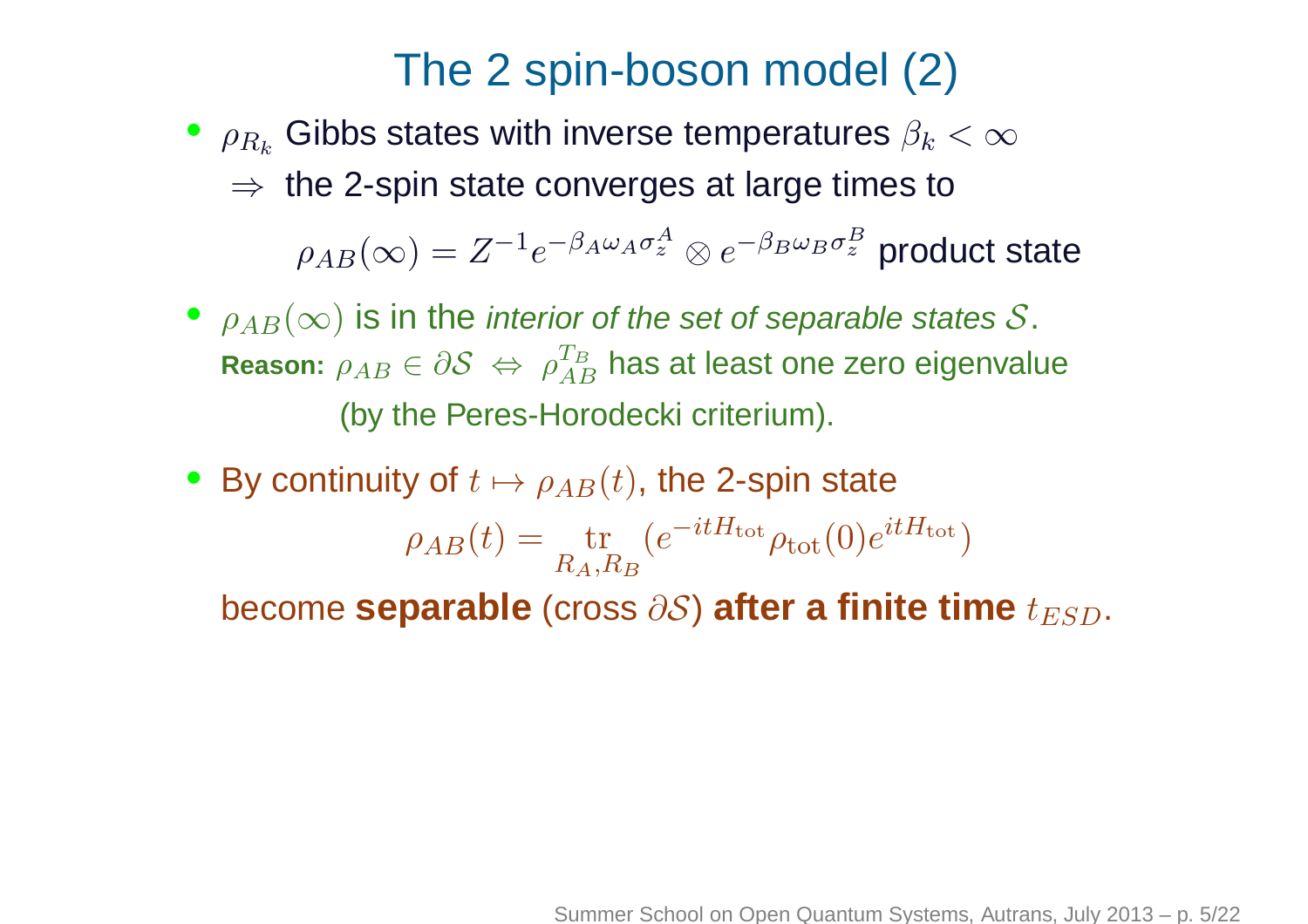## The <sup>2</sup> spin-boson model (2)

- $\textcolor{black}{\bullet}$   $\rho_{R_k}$  $\Rightarrow$  the 2-spin state converges at large times to  $_{k}$  Gibbs states with inverse temperatures  $\beta_{k}<\infty$  $\rho_{AB}(\infty)=Z^{-1}$  $1e^{-\beta}$  ${}_A\omega$  $A$   $\sigma$  $\bm A$  z $\overset{A}{z} \otimes e^{-\beta}$  $_B\omega$  $_B\sigma$ B $\tilde{z}$  product state
- $\rho_{AB}(\infty)$  is in the *interior of the set of separable states*  ${\cal S}.$ **Reason:**  $\rho_{AB} ∈ ∂S \Leftrightarrow ρ$  (by the Peres-Horodecki criterium).  $T_B$  $AB$  $^{\scriptscriptstyle B}_{\scriptscriptstyle B}$  has at least one zero eigenvalue
- By continuity of  $t\mapsto \rho_{AB}(t),$  the 2-spin state All the state of the  $\rho_{AB}(t)=\frac{\text{tr}}{R_A,R_B}$  $\left($  $\,e\,$  $-itH_{\text{tot}}{\rho_{\text{tot}}}(0)$  $e^{itH_{\rm tot}})$

 $\bm{b}$ ecome  $\bm{\textbf{s}eparable}$  (cross  $\partial \mathcal{S}$ )  $\bm{\textbf{after a finite time}}$   $t_{ESD}.$ 

 $\hookrightarrow$  can be checked by computing the concurrence of  $\rho_{AB}(t)$  in the weak coupling limit *[Yu and Eberly ('04),...]*, or by using the resonance perturbation theory *[Merkli et al. ('10)]*.

Summer School on Open Quantum Systems, Autrans, July 2013 – p. 5/22

 $t_{\text{RSD}}$ 

1

 $C(t)$ 

t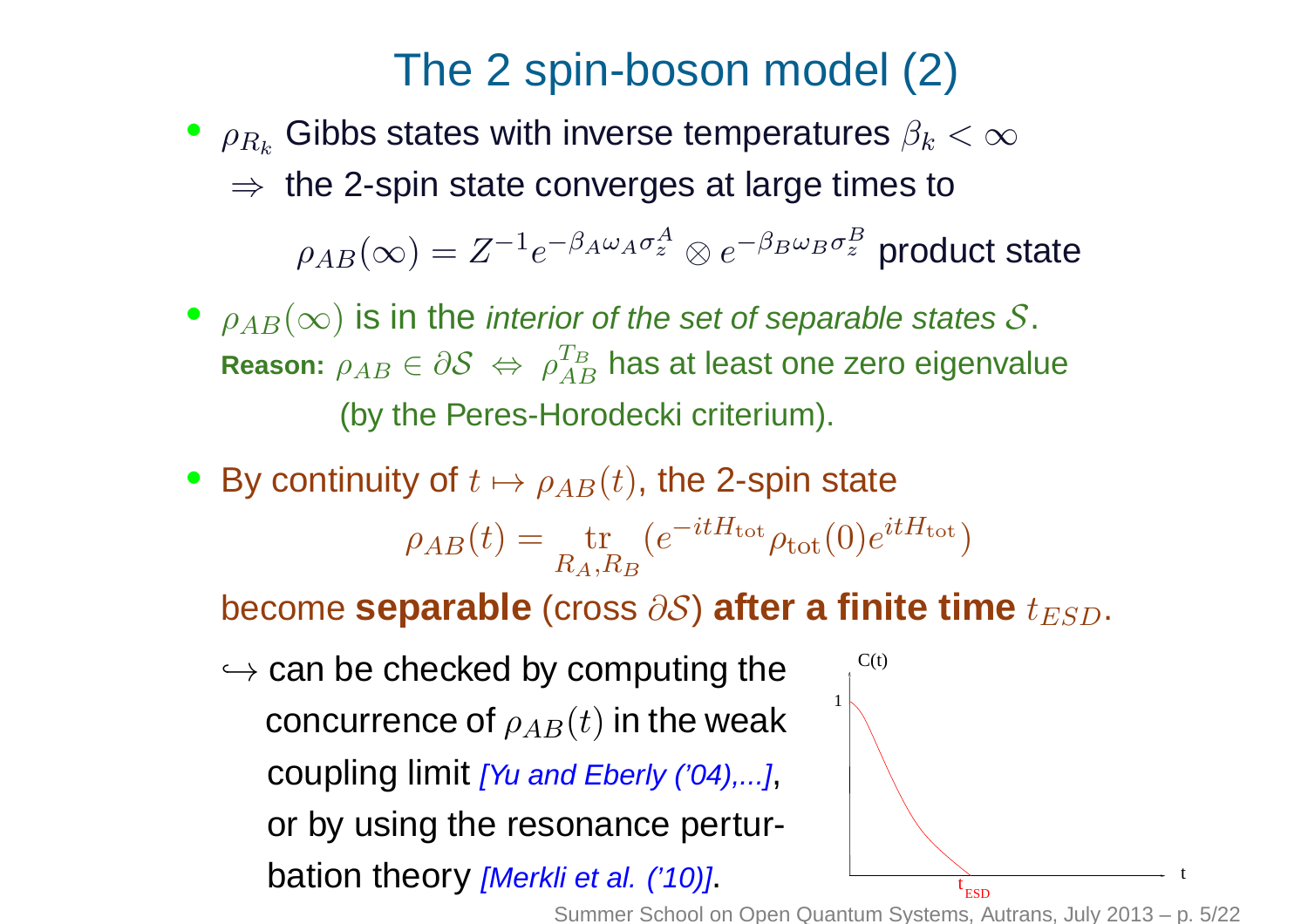## 2 spin-boson model: pure phase dephasing

•**MODEL 2:**

$$
H_{\rm int} = \sum_{k} \left( g_k \sigma_z^A \otimes (a_k + a_k^{\dagger}) + f_k \sigma_z^B \otimes (b_k + b_k^{\dagger}) \right)
$$

Weak coupling limit (but not necessary)

$$
\frac{d}{dt}\rho_{AB} = \gamma_z^A \big(\sigma_z^A \rho_{AB}(t)\sigma_z^A - \rho_{AB}(t)\big) + (A \leftrightarrow B)
$$

 $\rightarrow$  no convergence to a NESS.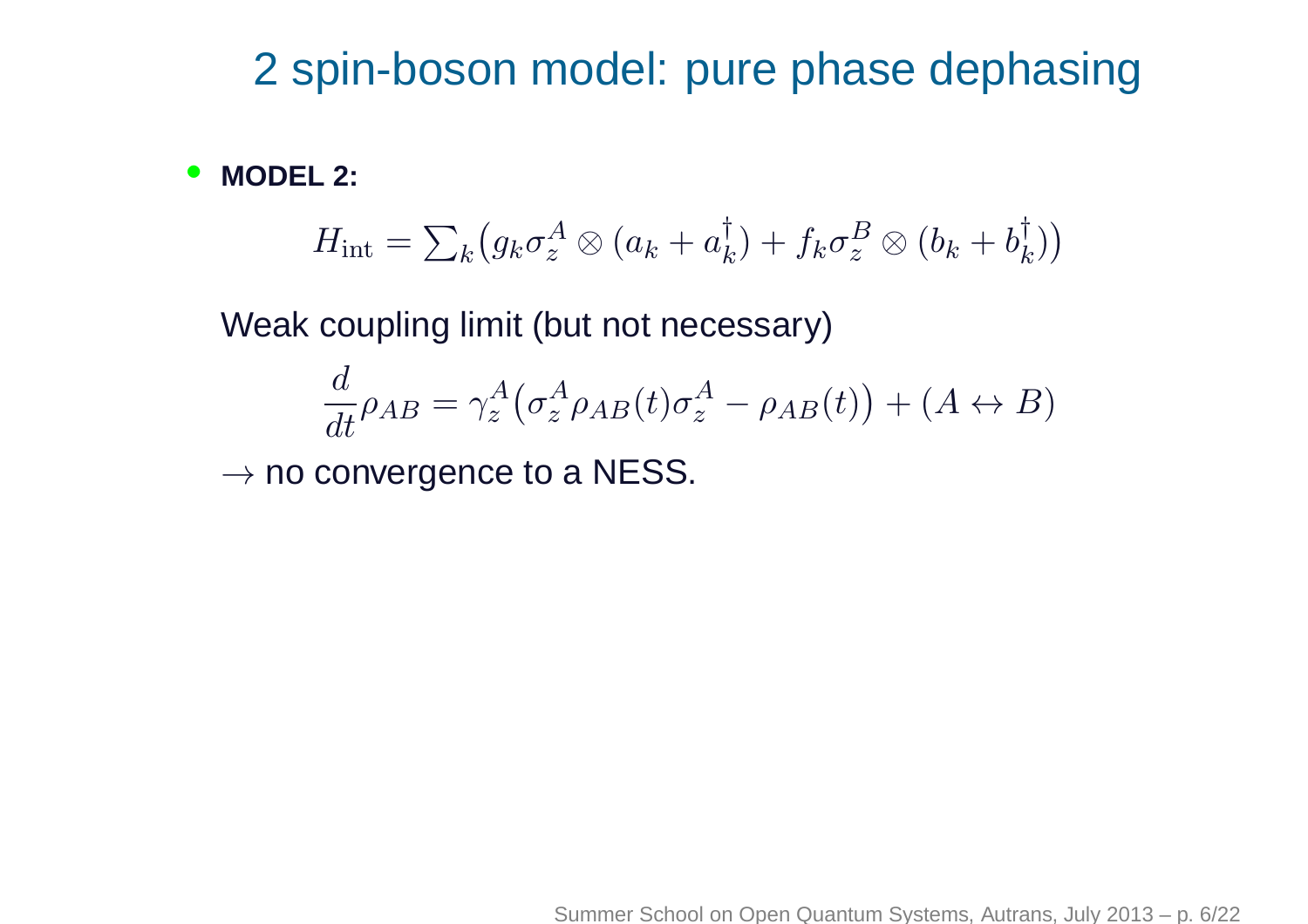### 2 spin-boson model: pure phase dephasing

•**MODEL 2:**

$$
H_{\rm int} = \sum_{k} \left( g_k \sigma_z^A \otimes (a_k + a_k^{\dagger}) + f_k \sigma_z^B \otimes (b_k + b_k^{\dagger}) \right)
$$

Weak coupling limit (but not necessary)

$$
\frac{d}{dt}\rho_{AB} = \gamma_z^A \big(\sigma_z^A \rho_{AB}(t)\sigma_z^A - \rho_{AB}(t)\big) + (A \leftrightarrow B)
$$

 $\rightarrow$  no convergence to a NESS.

Initial 2-spin state with maximally mixed marginals

$$
\rho_{AB}(0) = \frac{1}{4} \Big( 1 \otimes 1 + \sum_{m=1}^{3} c_m \sigma_m \otimes \sigma_m \Big) , \ \vec{c} \in \mathcal{T}
$$

 $\hookrightarrow$  remains of this form at all times  $t\geq0,$  with

$$
c_1(t) = e^{-2\gamma t}c_1
$$
,  $c_2(t) = e^{-2\gamma t}c_2$  and  $c_3(t) = c_3$ 

 $\gamma=\gamma$  $\bm{A}$  $\frac{\Delta}{z}+\gamma$  $\boldsymbol{B}$  $z$  .

Summer School on Open Quantum Systems, Autrans, July 2013 – p. 6/22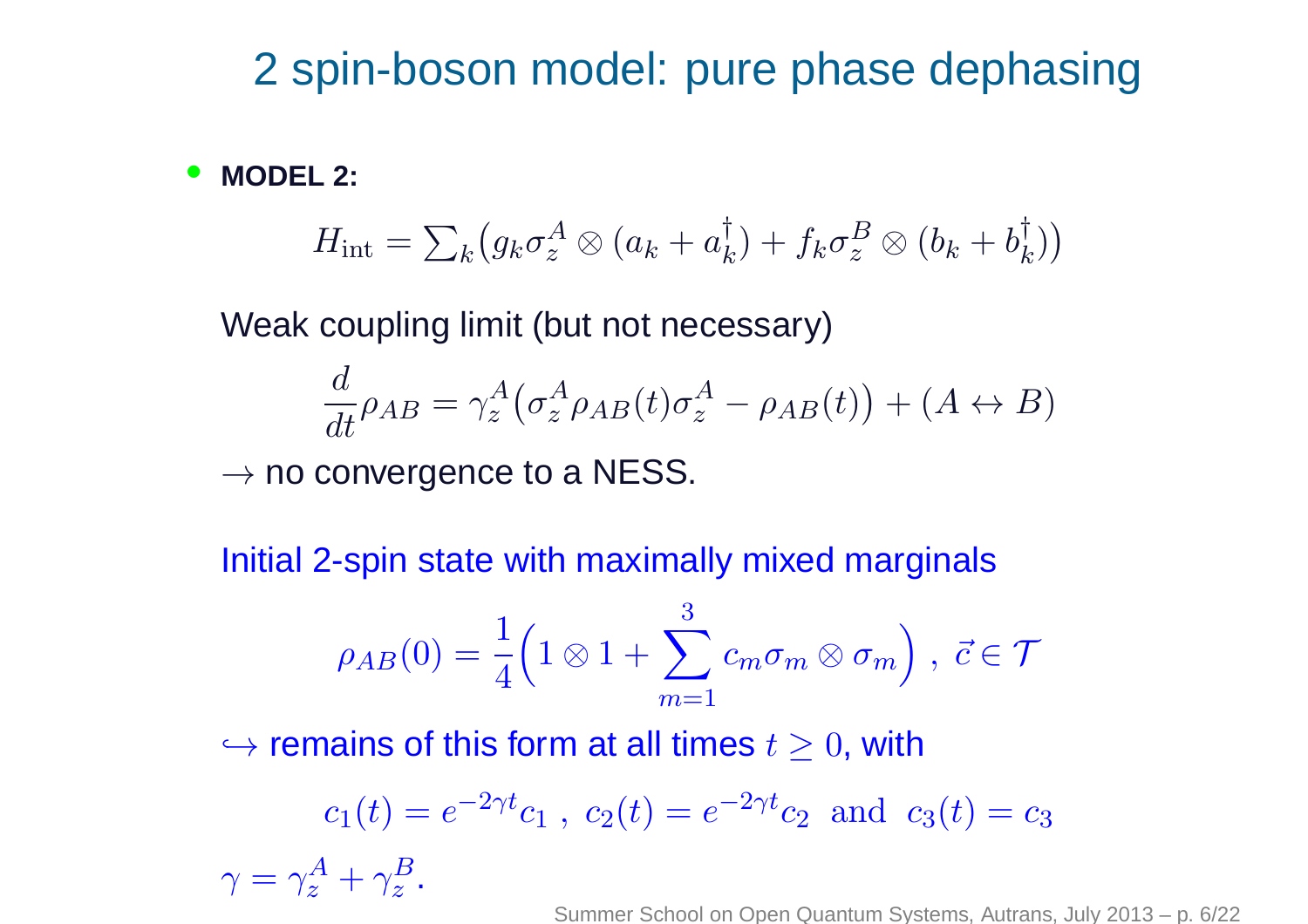## 2 spin-boson model: pure phase dephasing

#### $\bullet$ **Concurrence:**

 $C[\rho_{AB}(t)]=\frac{1}{2}$  $\frac{1}{2} \max\{0, |c_1 \pm c_2|e^{-2\gamma t} - 1 \mp c_3\}$ 

Initial state entangled  $\Leftrightarrow |c_1\pm c_2| > 1 \pm c_3$  (+ or  $-)$ .

• For  $c_3=\mp1$  (e.g. initial Bell state  $|\psi_{AB}\rangle$  $C[\rho_{AB}(t)]=|c_1\pm c_2|e^{-2\gamma t}$  vanishes asymptot = $\frac{1}{\sqrt{2}}(|00\rangle-|11\rangle)),$  $\alpha_1\pm c_2|e^{-2\gamma t}$  vanishes asymptotically.

Otherwise entanglement is lost after <sup>a</sup> **finite time**

$$
t_{ESD} = \frac{1}{2\gamma} \ln \left( \max \{ \frac{|c_1 \pm c_2|}{1 \pm c_3} \} \right).
$$

 $_3$  with  $\left| c_3\right| < 1,$  $\bullet$  For  $c_1=\pm 1, c_2=\mp c_3$ 0.06  $\frac{1}{6}$  0.04 Constant Discord  $\delta_A[\rho_{AB}(t)]=\mathrm{const.}$  for Entanglement  $t\leq -\frac{\ln |c_3|}{2\gamma}.$  $0 \leq t$  $0.02$ [Mazzola, Piilo & Maniscalco ('10)]  $0.6$  $0.0$  $0.2.$  $0.4$  $0.8$ 

Summer School on Open Quantum Systems, Autrans, July 2013 – p.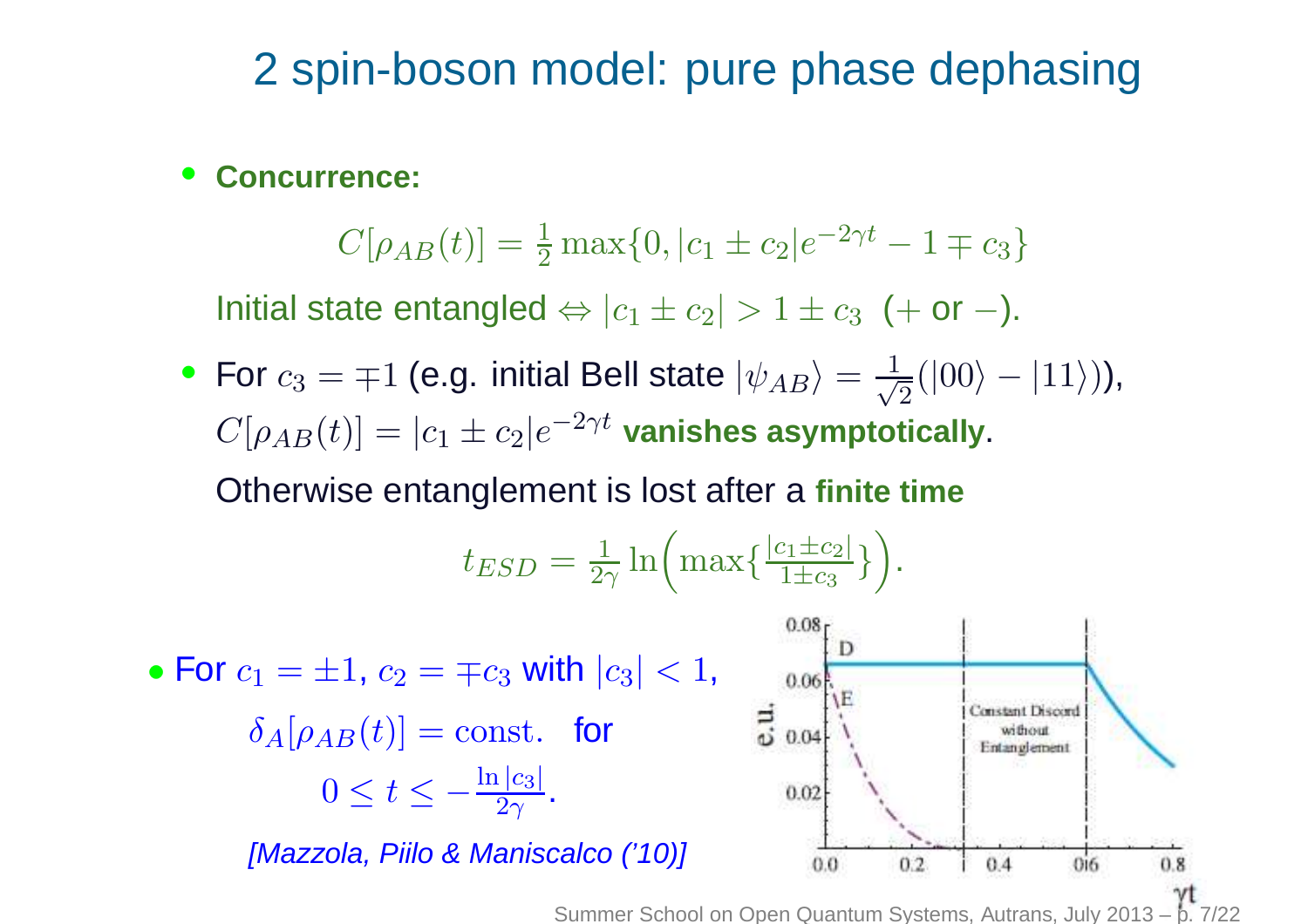## Entanglement sudden death and birth

ENTANGLEMENT TYPICALLY DISAPPEARS BEFORE COHERENCES ARE LOST!



- It can disappear after a <mark>finite time</mark>
- always the case if the qubits relax to a
	- Gibbs state  $\rho_{\infty}$  $_{\infty}$  at positive temperature
- otherwise depends on the initial state.

[Diosi '03], [Dodd & Halliwell PRA 69 ('04)], [Yu et Eberly PRL 93 ('04)]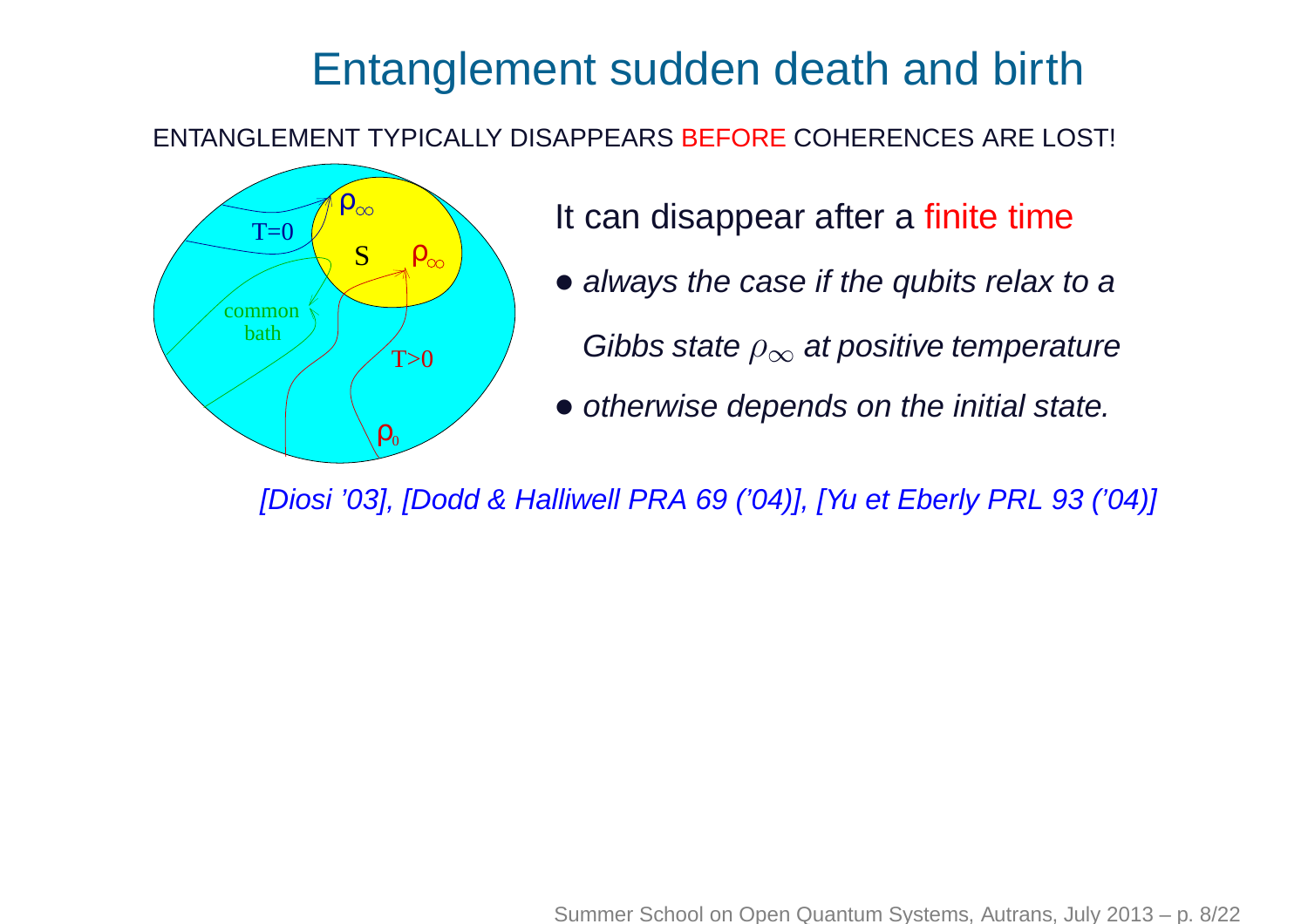## Entanglement sudden death and birth

ENTANGLEMENT TYPICALLY DISAPPEARS BEFORE COHERENCES ARE LOST!



- It can disappear after a <mark>finite time</mark>
- always the case if the qubits relax to a
	- Gibbs state  $\rho_{\infty}$  $_{\infty}$  at positive temperature
- otherwise depends on the initial state.

[Diosi '03], [Dodd & Halliwell PRA 69 ('04)], [Yu et Eberly PRL 93 ('04)]

If the two qubits are coupled to a **common bath**, entanglement can also <mark>suddentl</mark>y reappear

 $\rightsquigarrow$  due to effective (bath-mediated) qubit interaction creating entanglement

[Ficek & Tanás PRA 74 ('06)], [Hernandez & Orszag PRA 78 ('08)], [Mazzola et al. PRA ('09)]



Summer School on Open Quantum Systems, Autrans, July 2013 – p. 8/22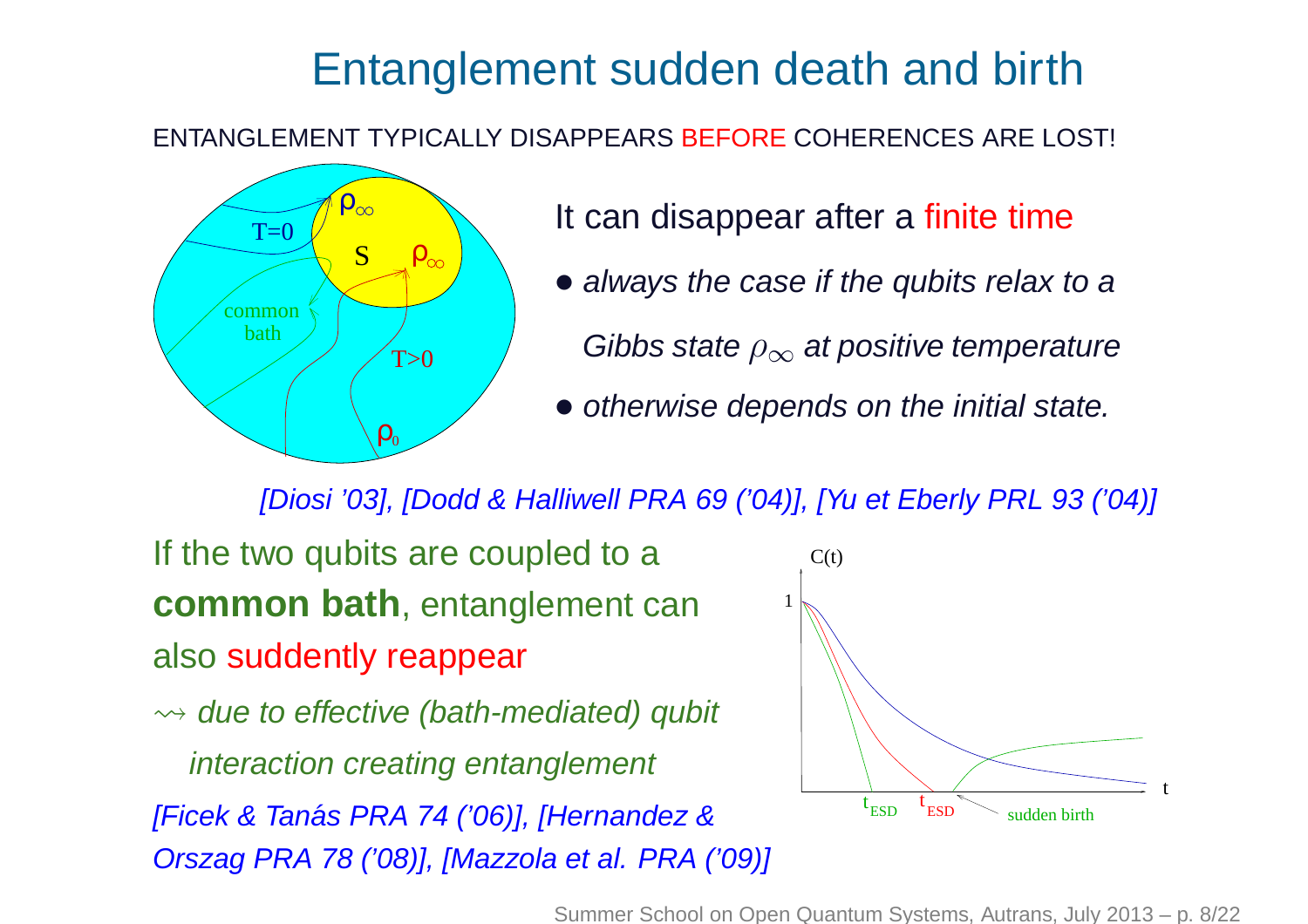## **Outlines**

- Evolution of the concurrence and quantum discord for the 2 spin-boson model
- Average concurrence for quantum trajectories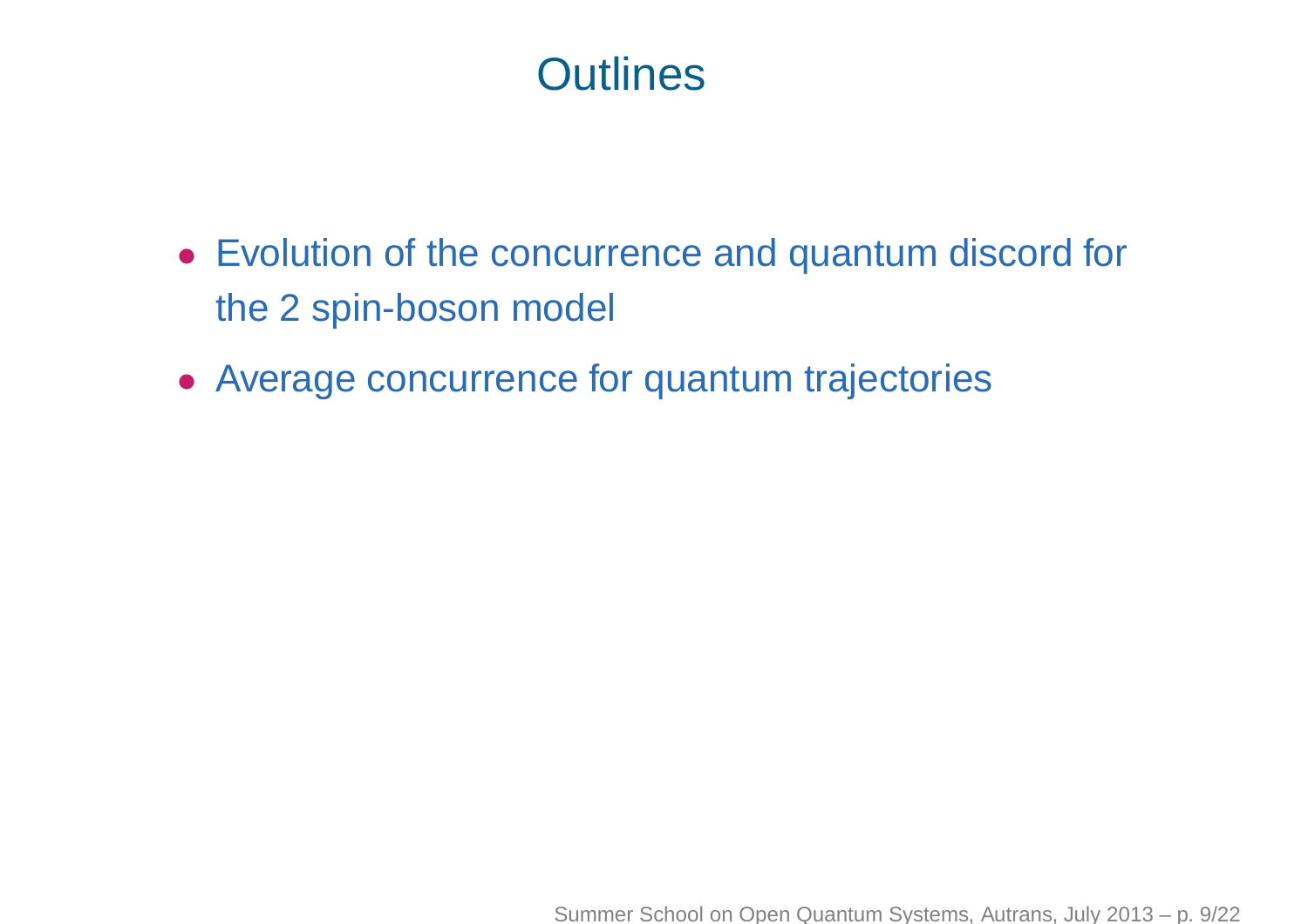## Quantum trajectories

As <sup>a</sup> result of continuous measurements on the environment, thebipartite system remains in a pure state  $|\psi(t)\rangle$  at all times  $t>0$ 

> $t\in\mathbb{R}_+$  $\psi_+ \mapsto |\psi(t)\rangle$  quantum trajectory

**Reason:** each measurement disentangle the system and theenvironment (by wavepacket reduction).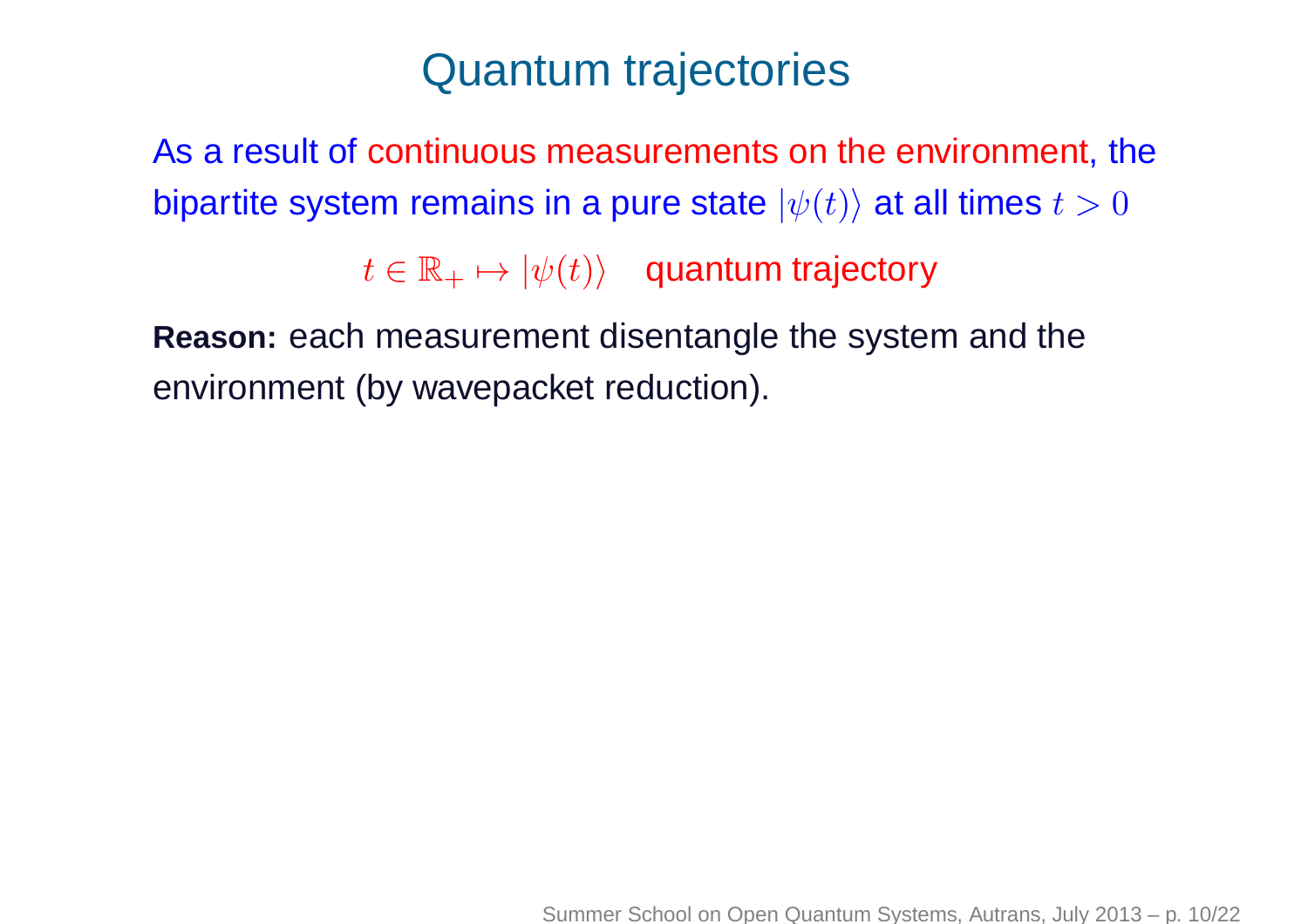## Quantum trajectories

As <sup>a</sup> result of continuous measurements on the environment, thebipartite system remains in a pure state  $|\psi(t)\rangle$  at all times  $t>0$ 

> $t\in\mathbb{R}_+$  $\psi_+ \mapsto |\psi(t)\rangle$  quantum trajectory

**Reason:** each measurement disentangle the system and theenvironment (by wavepacket reduction).

Averaging over the measurements, one gets the density matrix:  $\rho(t)=|\psi($ t $\langle t) \rangle \langle \psi$  $\left($ t $|t)| =$  $\int$  ${\rm d}p[\psi]\,|\psi\>$  $\Big($ t $\langle t) \rangle \langle \psi$  $\left($ t $t)\vert$  .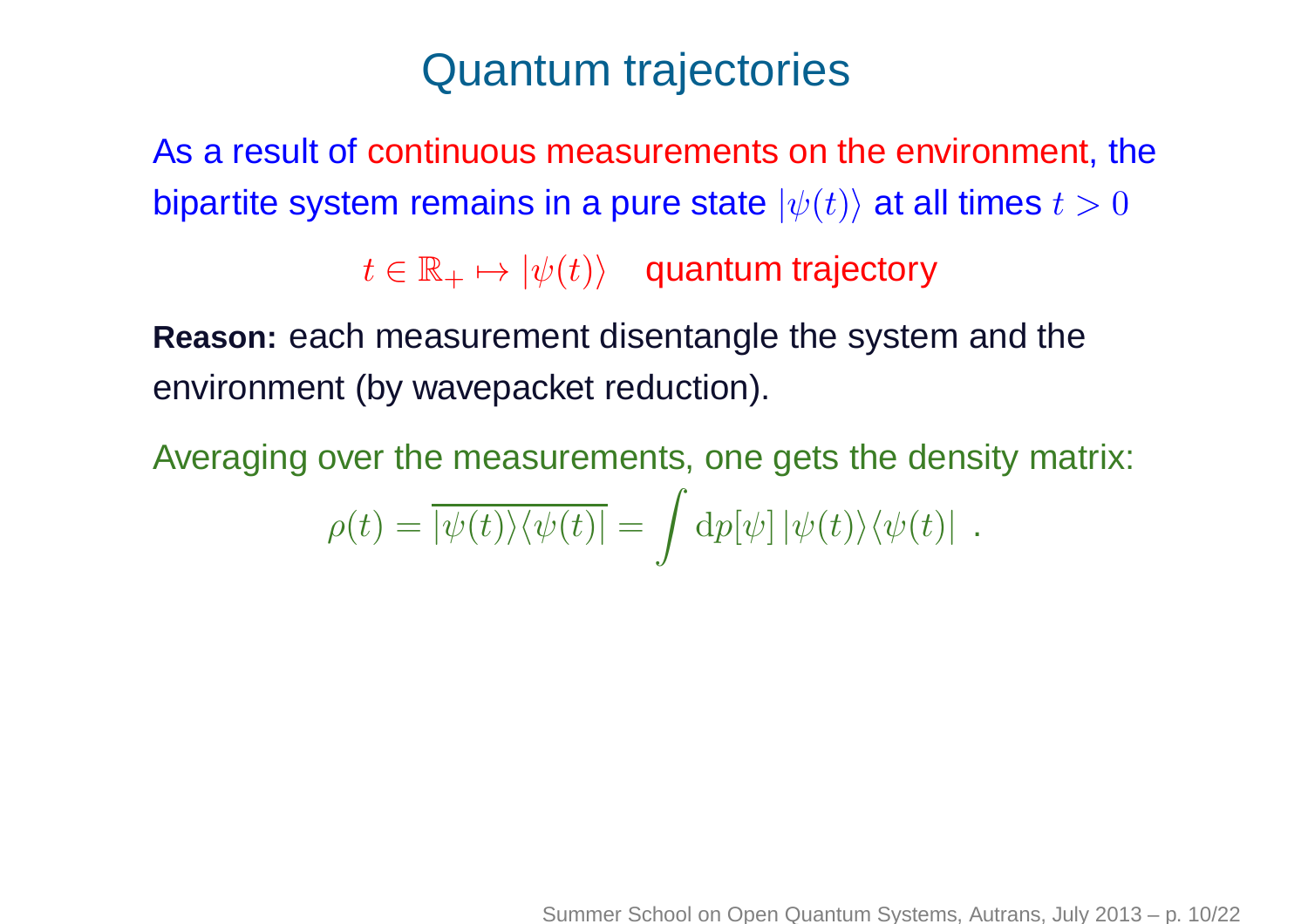## Quantum trajectories

As <sup>a</sup> result of continuous measurements on the environment, thebipartite system remains in a pure state  $|\psi(t)\rangle$  at all times  $t>0$ 

> $t\in\mathbb{R}_+$  $\psi_+ \mapsto |\psi(t)\rangle$  quantum trajectory

**Reason:** each measurement disentangle the system and theenvironment (by wavepacket reduction).

Averaging over the measurements, one gets the density matrix:  $\rho(t)=|\psi($ t $\langle t) \rangle \langle \psi($ t $|t)| =$  $\int$  ${\rm d}p[\psi]\,|\psi($ t $\langle t) \rangle \langle \psi($ t $t)\vert$  .

In general this decomposition is NOT THE OPTIMAL one,

 $E_{\psi(t)} \geq E_{\rho(t)}$ [Nha & Carmichael PRL 98 ('04)].

But for specific models, one can find measurement schemes with $C_{\psi(t)}=C_{\rho(t)}\,\;\forall\;t\geq0$  with  $C=$ = Wootters concurrence for 2 qubits [Carvalho et al. PRL 98 ('07), Viviescas et al. ('10)].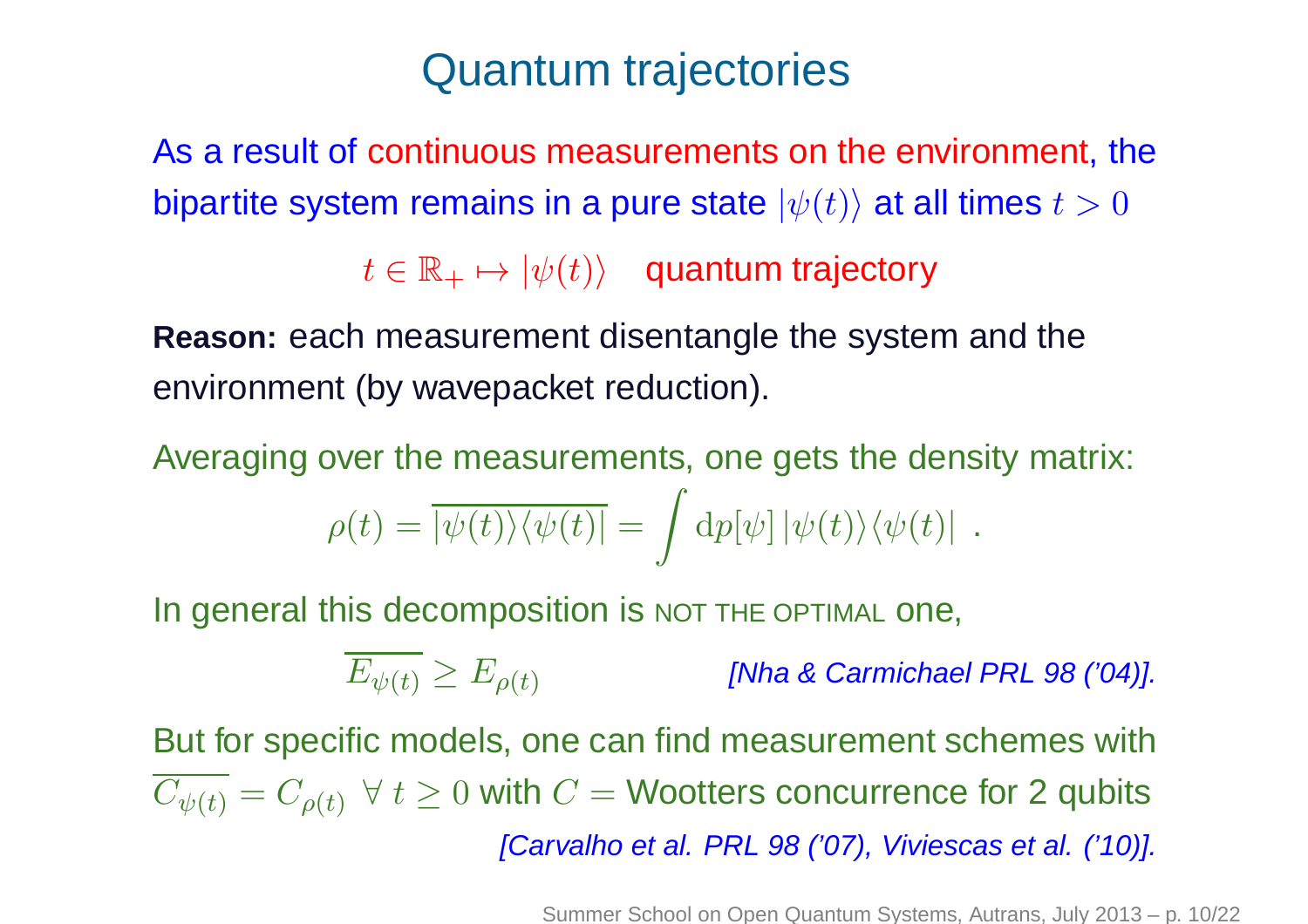## Photon counting



Two 2-level atoms (qubits) initiallyin state  $|\psi\rangle = -\sum_{s:s'}|c_{ss'}|s\rangle|s'\rangle$  $s,s'=0,1$  are coupled to independent modes of the electromagneticfield initially in the vacuum.

Two perfect photon counters make <sup>a</sup> click when <sup>a</sup> photon isemitted by the atom  $i$   $(i = A, B)$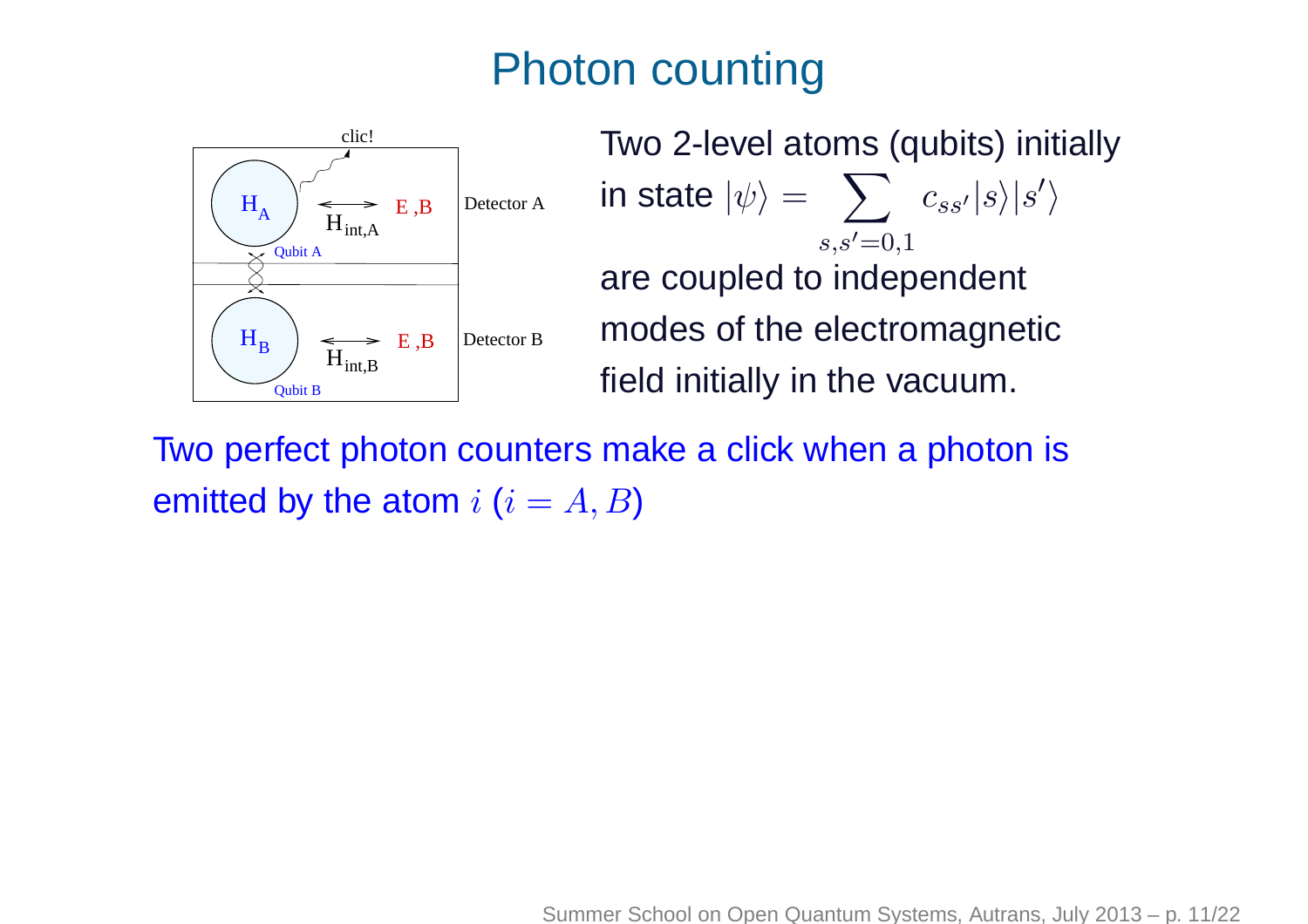## Photon counting



Two 2-level atoms (qubits) initiallyin state  $|\psi\rangle = -\sum_{s:s'}|c_{ss'}|s\rangle|s'\rangle$  $s.s′=0.1$  are coupled to independent modes of the electromagneticfield initially in the vacuum.

Two perfect photon counters make <sup>a</sup> click when <sup>a</sup> photon isemitted by the atom  $i$   $(i = A, B)$ 

 $\bullet\ \textsf{If}\ D_i$  detects a photon between  $t$  and  $t+\mathrm{d} t,$  the qubits suffer a quantum jump [occurs with proba.  $\gamma_i \|\sigma_-^i|\psi(t)\rangle|^2 dt$ ]

 $|\psi(t)\rangle \longrightarrow \sigma_-^i|\psi(t)\rangle = |0\rangle_i\otimes |\phi(t)\rangle \;\rightsquigarrow$  separable.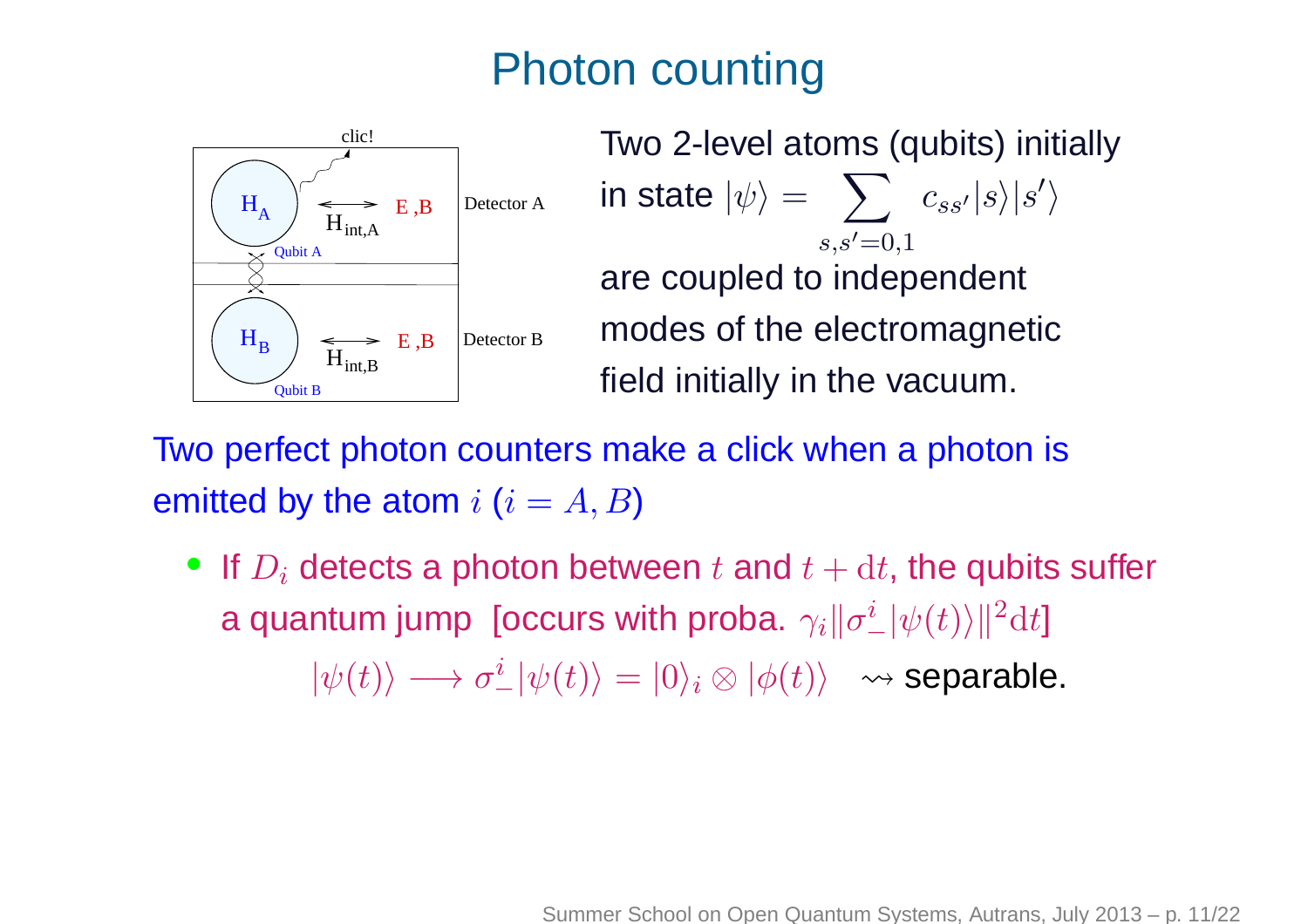## Photon counting



Two 2-level atoms (qubits) initiallyin state  $|\psi\rangle = -\sum_{s:s'}|c_{ss'}|s\rangle|s'\rangle$  $s,s'=0,1$  are coupled to independent modes of the electromagneticfield initially in the vacuum.

Two perfect photon counters make <sup>a</sup> click when <sup>a</sup> photon isemitted by the atom  $i$   $(i = A, B)$ 

- $\bullet\ \textsf{If}\ D_i$  detects a photon between  $t$  and  $t+\mathrm{d} t,$  the qubits suffer a quantum jump [occurs with proba.  $\gamma_i \|\sigma_-^i|\psi(t)\rangle|^2 dt$ ]  $|\psi(t)\rangle \longrightarrow \sigma_-^i|\psi(t)\rangle = |0\rangle_i\otimes |\phi(t)\rangle \;\rightsquigarrow$  separable.
- If no click occurs between  $t_0$  and  $t$  [proba.  $\|e^{-itH_{\text{eff}}} |\psi(t_0)\rangle\|^2]$  $|\psi(t)\rangle =$  $e^{\displaystyle{-i(t-t_0)H_{\text{eff}}}|\psi(t_0)\rangle\over\displaystyle{\left\Vert e^{-itH_{\text{eff}}} |\psi(t_0)\rangle\right\Vert}\,\,,\,\,\,H_{\text{eff}}=H_0-\frac{i}{2}\sum_{i=A,B}$  $\int_B \gamma_i \, \sigma_+^i \sigma_-^i.$

Summer School on Open Quantum Systems, Autrans, July 2013 – p. 11/22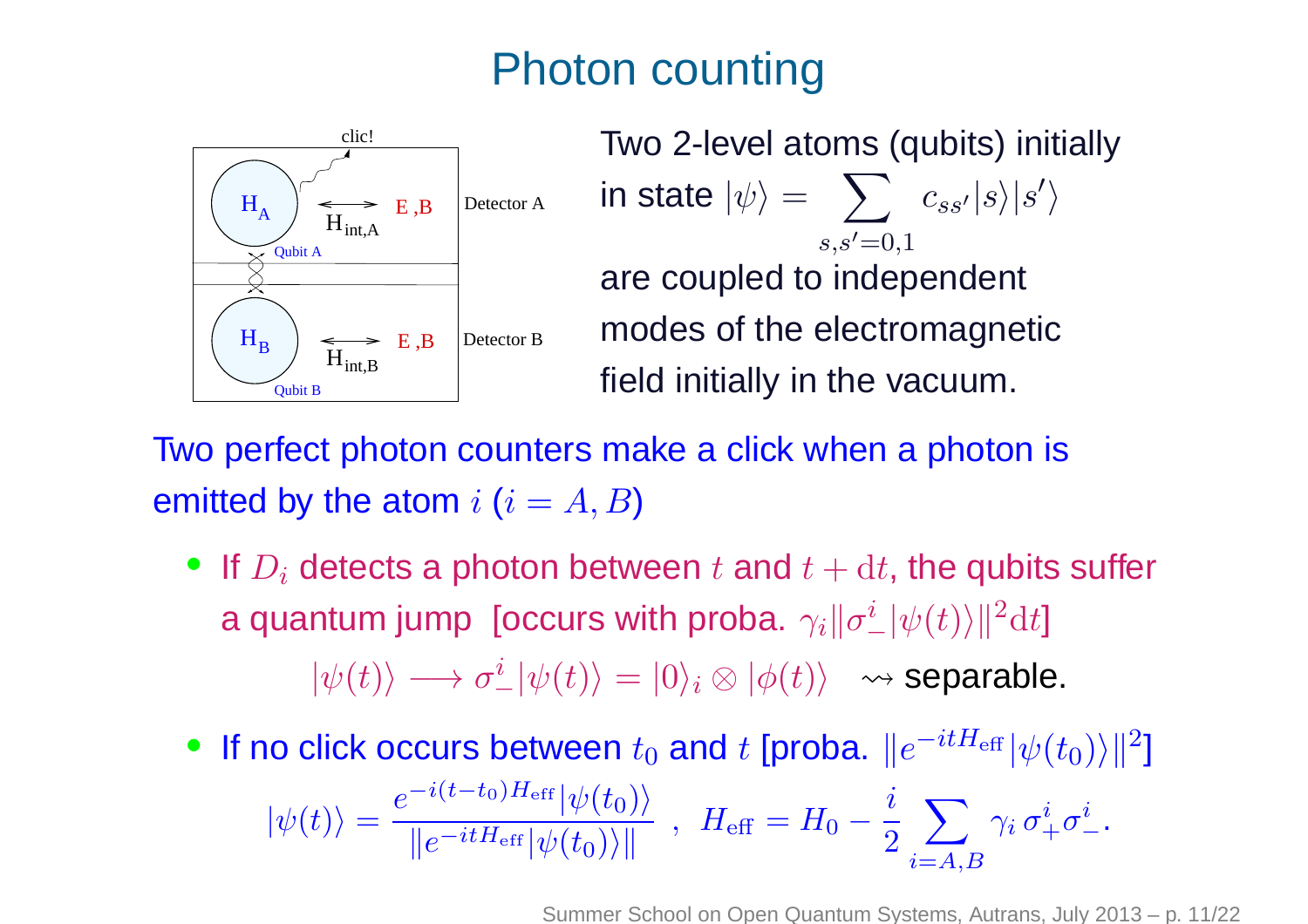#### Concurrence:

- $C_{\psi(t)} = \left| \langle \psi(t) | \sigma_y \otimes \sigma_y T | \psi(t) \rangle \right|$
- $T=\hbox{\rm \,complex}$  conjugation op.
- $\sigma_y=$  Pauli matrix
- $\hookrightarrow E_{\psi(t)}=h(C_{\psi(t)}),\,h$  convex  $\nearrow$



- • $\bullet~$  Trajectories with 1 or more jumps between  $0$  and  $t$  have a concurrence  $C_{\psi(t)} = 0$  (since  $|\psi(t)\rangle$  separable after 1 jump).
- If no jump occurs between  $0$  and  $t$ , one finds for  $H_0 = 0$ :  $C$ no jump $(t) = \mathcal{N}_t^{-2}$  $\int_t^{-2} C_0 \, e^{-(\gamma_A + \gamma_B) t}$  with  $\mathcal{N}_t=$  $\|e^{-itH_{\text{eff}}} |\psi\rangle\|.$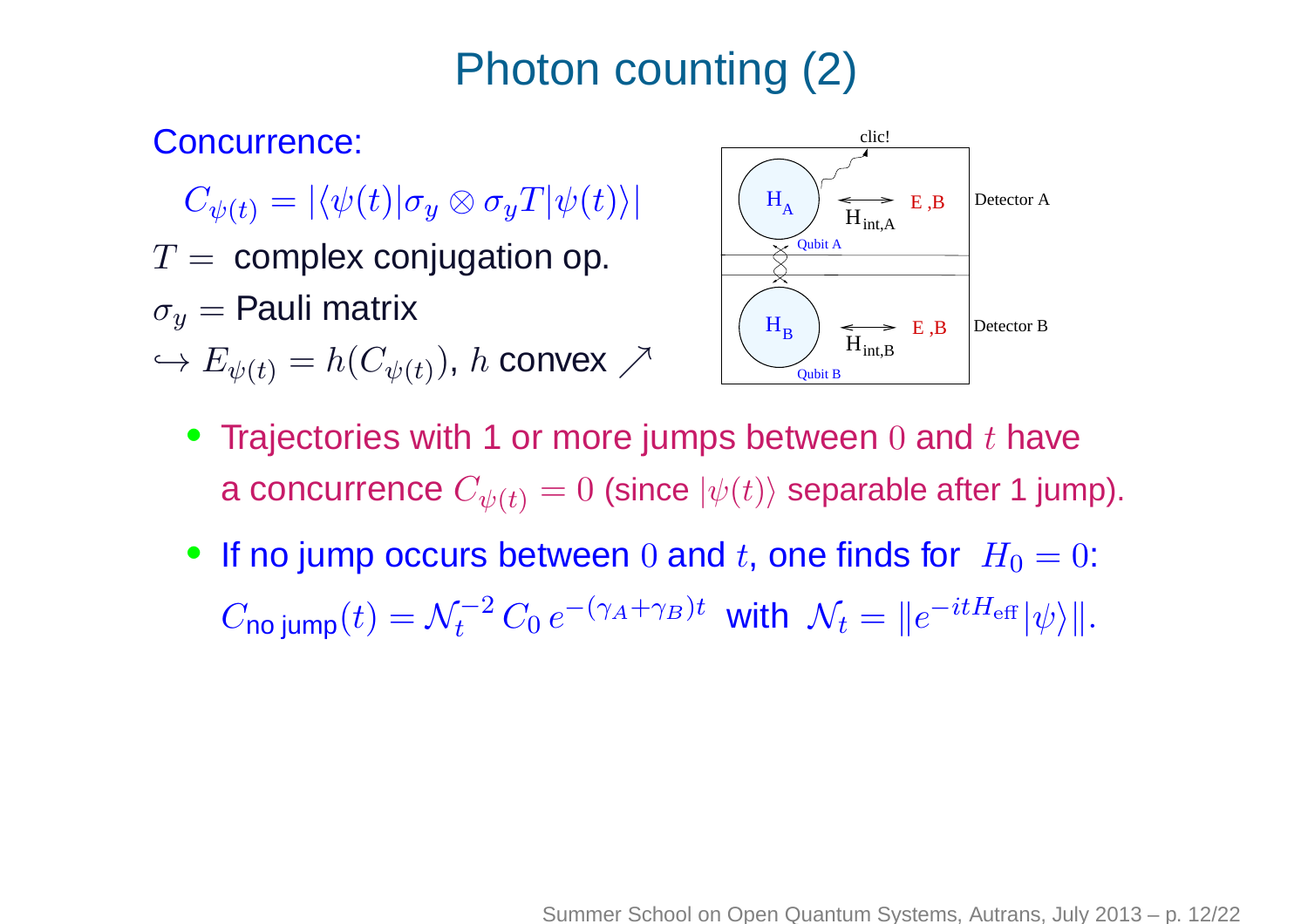#### Concurrence:

- $C_{\psi(t)} = \left| \langle \psi(t) | \sigma_y \otimes \sigma_y T | \psi(t) \rangle \right|$
- $T=\hbox{\rm \,complex}$  conjugation op.
- $\sigma_y=$  Pauli matrix
- $\hookrightarrow E_{\psi(t)}=h(C_{\psi(t)}),\,h$  convex  $\nearrow$



- Trajectories with 1 or more jumps between 0 and  $t$  have a concurrence  $C_{\psi(t)} = 0$  (since  $|\psi(t)\rangle$  separable after 1 jump).
- If no jump occurs between  $0$  and  $t$ , one finds for  $H_0 = 0$ :  $C$ no jump $(t) = \mathcal{N}_t^{-2}$  $\int_t^{-2} C_0 \, e^{-(\gamma_A + \gamma_B) t}$  with  $\mathcal{N}_t=$  $\|e^{-itH_{\text{eff}}} |\psi\rangle\|.$

Average concurrence over all trajectories:

$$
\overline{C_{\psi(t)}} = \text{proba (no jump in } [0, t]) \times C_{\text{no jump}}(t)
$$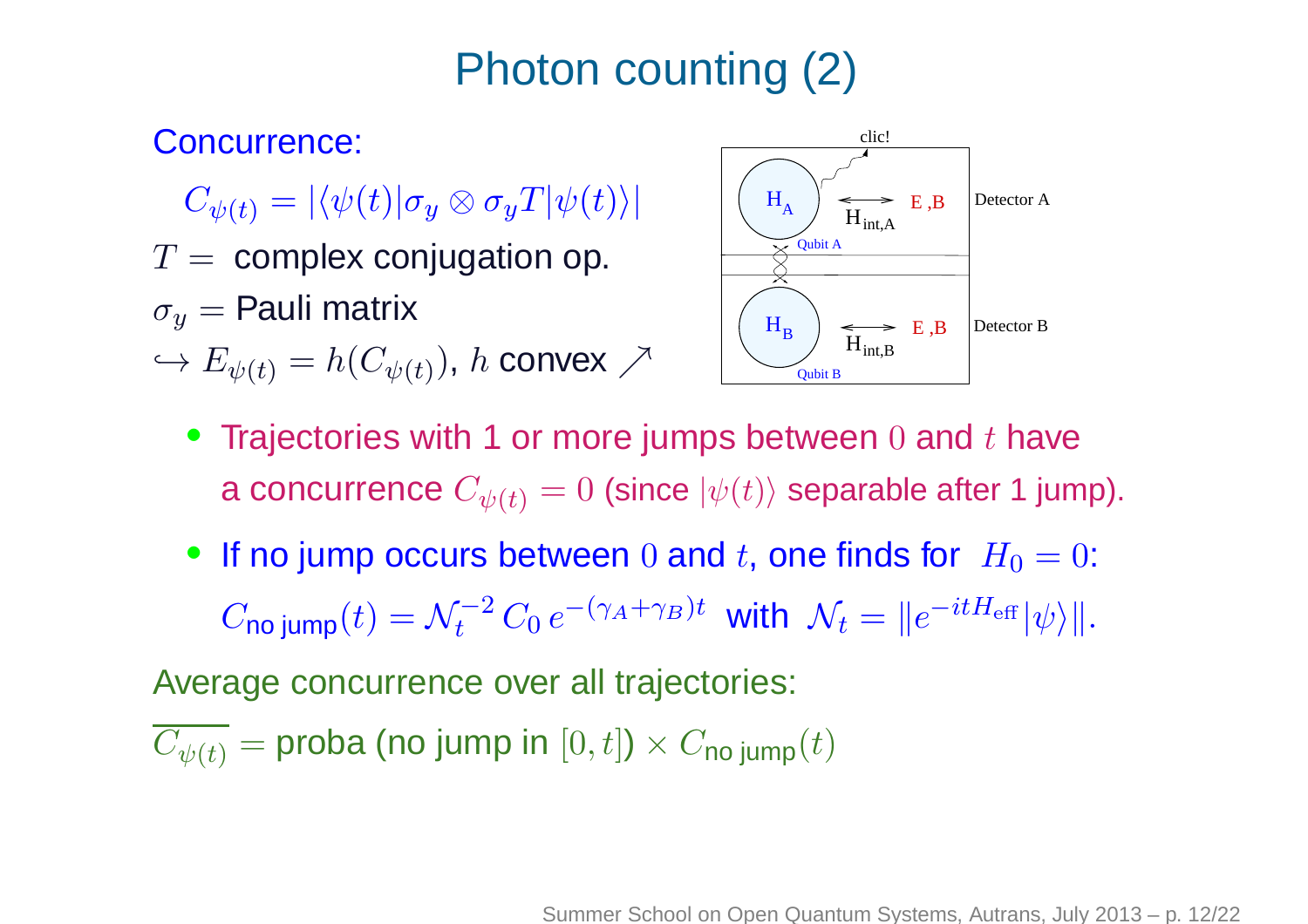#### Concurrence:

- $C_{\psi(t)} = \left| \langle \psi(t) | \sigma_y \otimes \sigma_y T | \psi(t) \rangle \right|$
- $T=\hbox{\rm \,complex}$  conjugation op.
- $\sigma_y=$  Pauli matrix
- $\hookrightarrow E_{\psi(t)}=h(C_{\psi(t)}),\,h$  convex  $\nearrow$



- Trajectories with 1 or more jumps between 0 and  $t$  have a concurrence  $C_{\psi(t)} = 0$  (since  $|\psi(t)\rangle$  separable after 1 jump).
- If no jump occurs between  $0$  and  $t$ , one finds for  $H_0 = 0$ :  $C$ no jump $(t) = \mathcal{N}_t^{-2}$  $\int_t^{-2} C_0 \, e^{-(\gamma_A + \gamma_B)t}$  with  $\mathcal{N}_t=$  $\|e^{-itH_{\text{eff}}} |\psi\rangle\|.$

Average concurrence over all trajectories:

 $C_{\psi(t)} = \mathsf{proba}$  (no jump in  $[0,t]) \times C_{\mathsf{no} \text{-jump}}(t)$  $=C_0 e^{-(\gamma_A + \gamma_A + \gamma_B)}$  $\gamma_B)t$  .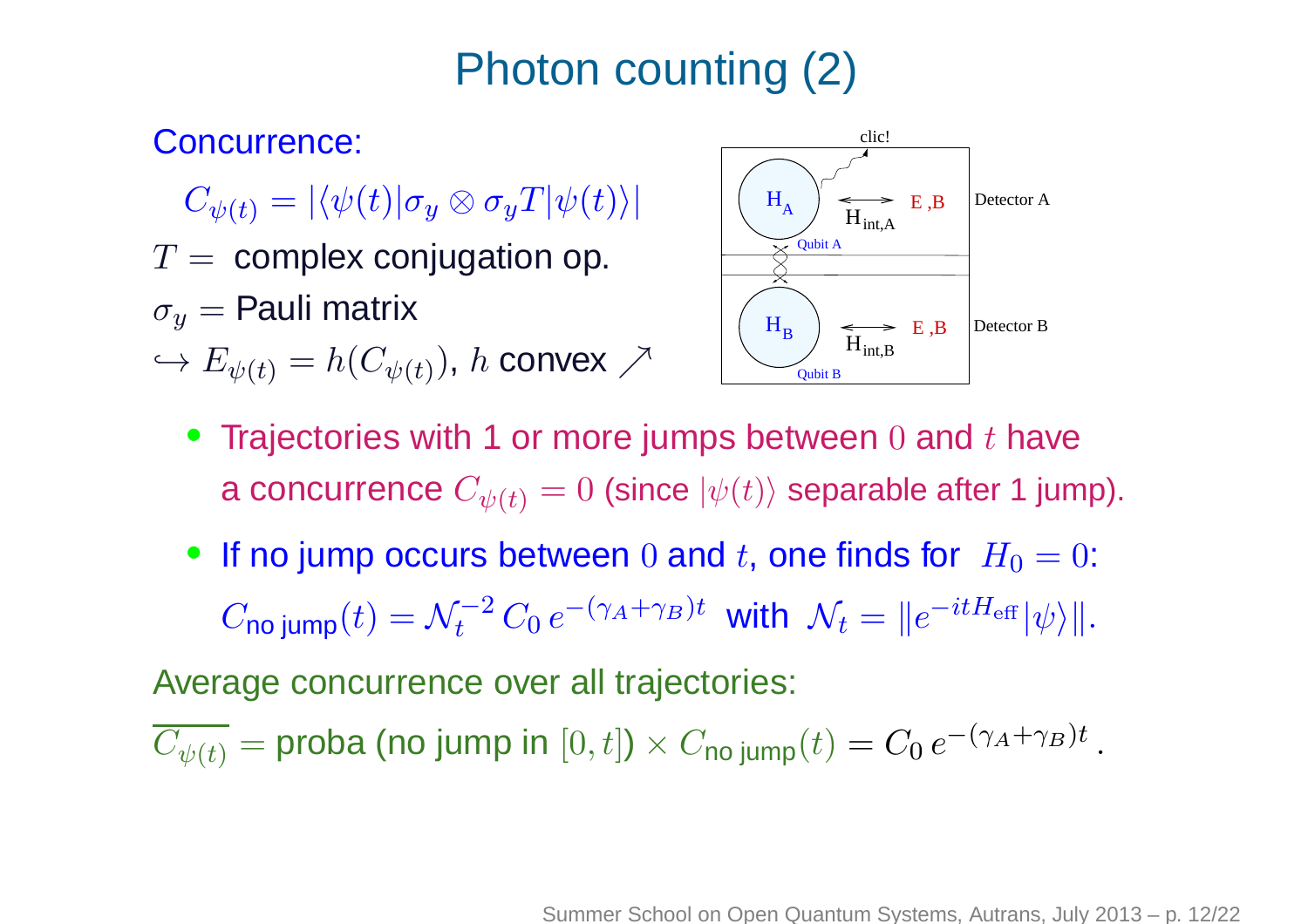#### Concurrence:

- $C_{\psi(t)} = \left| \langle \psi(t) | \sigma_y \otimes \sigma_y T | \psi(t) \rangle \right|$
- $T=\hbox{\rm \,complex}$  conjugation op.
- $\sigma_y=$  Pauli matrix
- $\hookrightarrow E_{\psi(t)}=h(C_{\psi(t)}),\,h$  convex  $\nearrow$



- Trajectories with 1 or more jumps between 0 and  $t$  have a concurrence  $C_{\psi(t)} = 0$  (since  $|\psi(t)\rangle$  separable after 1 jump).
- If no jump occurs between  $0$  and  $t$ , one finds for  $H_0 = 0$ :  $C$ no jump $(t) = \mathcal{N}_t^{-2}$  $\int_t^{-2} C_0 \, e^{-(\gamma_A + \gamma_B)t}$  with  $\mathcal{N}_t=$  $\|e^{-itH_{\text{eff}}} |\psi\rangle\|.$

Average concurrence over all trajectories:

$$
\overline{C_{\psi(t)}} = \text{proba (no jump in } [0, t]) \times C_{\text{no jump}}(t) = C_0 e^{-(\gamma_A + \gamma_B)t}
$$

## $\hookrightarrow C_{\psi(t)}$  vanishes asymptotically  $\Rightarrow$  **sudden death of entanglement never occurs for quantum trajectories!**

Summer School on Open Quantum Systems, Autrans, July 2013 – p. 12/22

.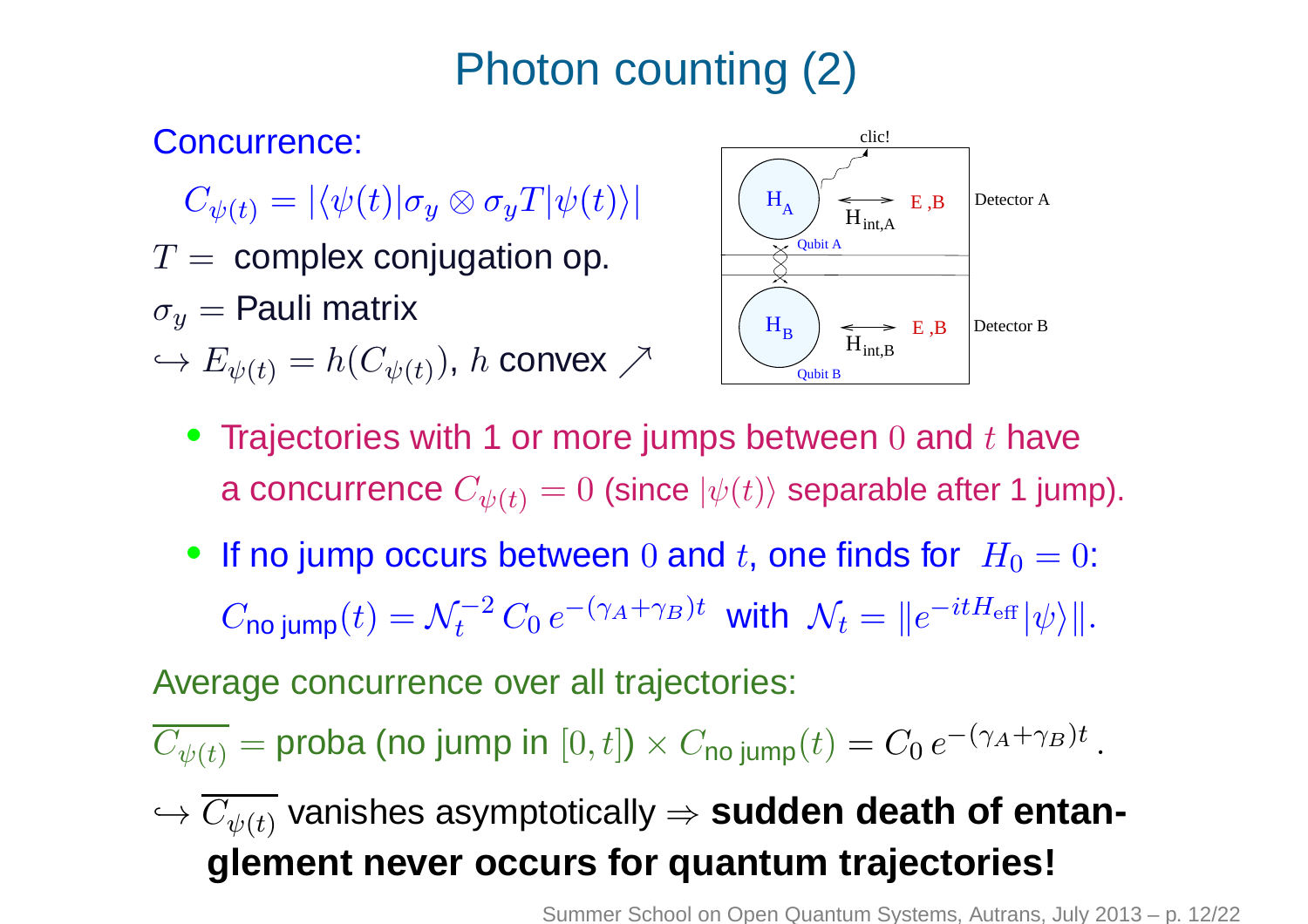## General quantum jump dynamics

Consider 2 noninteracting qubits coupled to *independent baths* monitored by means of *local measurements* 

 $\Rightarrow$  the jump operators  $J=J^A\otimes 1$  or  $1_A\otimes J_B$  are *local*.

• The no-jump trajectories have <sup>a</sup> non-vanishingconcurrence  $C_{\rm nj}(t)>0$  at all finite times (if  $C_0>0$ ).  $\textbf{Proof:} \text{ assume the contrary, i.e. } |\psi_{\textsf{nj}}(t)\rangle \text{ separable, then}$  $|\psi(0)\rangle\propto e^{itH_{\rm eff}} |\psi_\textsf{nj}(t)\rangle$  would be separable since  $e^{itH_{\rm eff}}$  is a tensor product of two local operators acting on each qubits.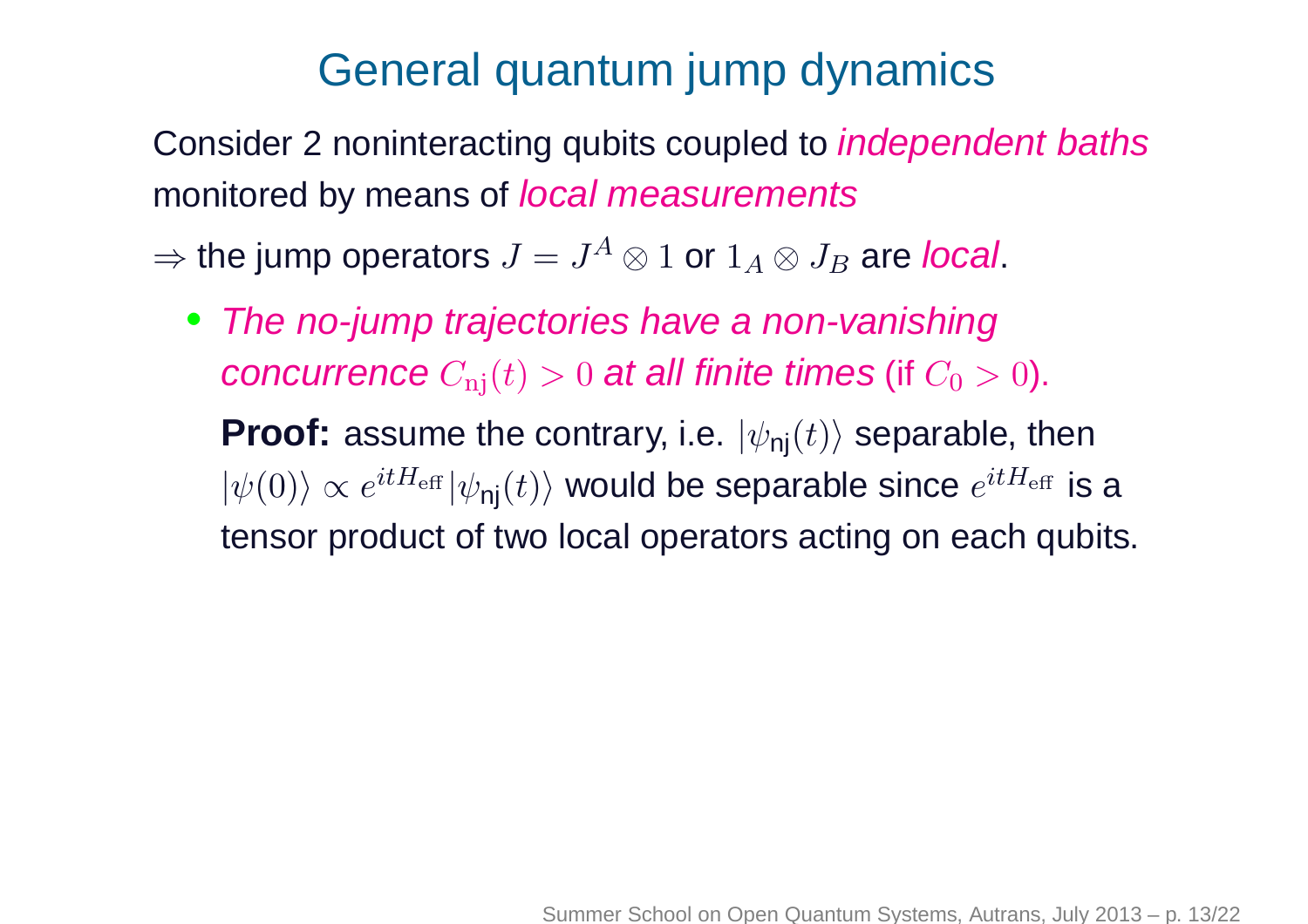## General quantum jump dynamics

Consider 2 noninteracting qubits coupled to *independent baths* monitored by means of *local measurements* 

 $\Rightarrow$  the jump operators  $J=J^A\otimes 1$  or  $1_A\otimes J_B$  are *local*.

- The no-jump trajectories have <sup>a</sup> non-vanishingconcurrence  $C_{\rm nj}(t)>0$  at all finite times (if  $C_0>0$ ).  $\textbf{Proof:} \text{ assume the contrary, i.e. } |\psi_{\textsf{nj}}(t)\rangle \text{ separable, then}$  $|\psi(0)\rangle\propto e^{itH_{\rm eff}} |\psi_\textsf{nj}(t)\rangle$  would be separable since  $e^{itH_{\rm eff}}$  is a tensor product of two local operators acting on each qubits.
- •The average concurrence over all trajectories is

$$
\overline{C_{\psi(t)}} = C_0 e^{-\kappa t}
$$

where  $\kappa\geq0$  depends on the measurement scheme only (but not on initial state). [Vogelsberger & D.S, PRA ('10)]

**Note:**  $E_{\psi(t)} \geq h(C_{\psi(t)})$  by convexity of  $h$ .

Summer School on Open Quantum Systems, Autrans, July 2013 – p. 13/22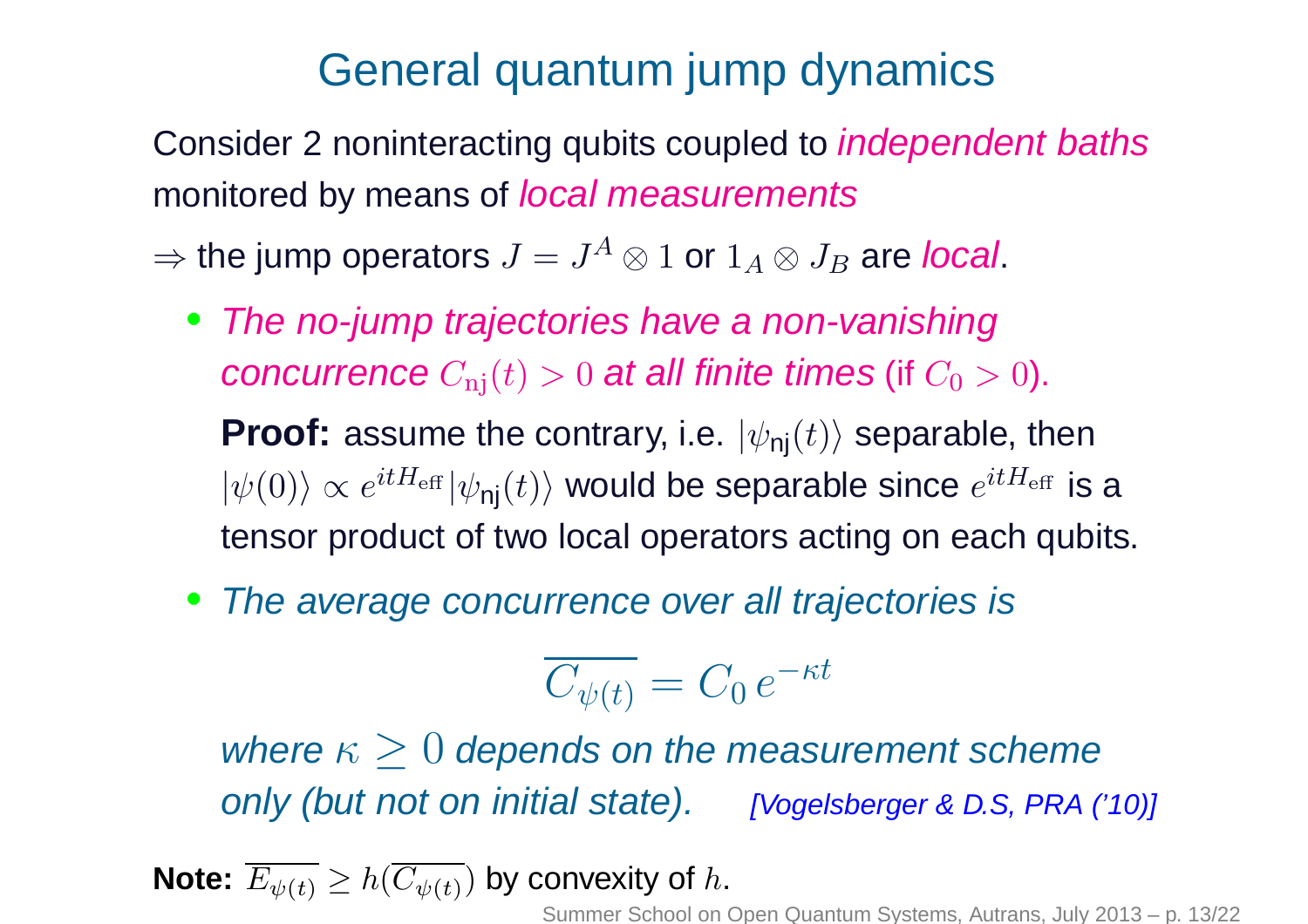#### Quantum state diffusion

 $\bullet~$  The result  $C_{\psi(t)}=C_0\,e$  dynamics but also for quantum state diffusion, e.g. for $^{-\kappa t}$  is not only true for quantum jump trajectories given by the stochastic Schrödinger equation

$$
|\mathrm{d}\psi\rangle = \left[(-iH_0 - K)\mathrm{d}t + \sum_{J \text{ local}} \gamma_J \left(\Re\langle J\rangle_{\psi} J - \frac{1}{2}(\Re\langle J\rangle_{\psi})^2\right)\mathrm{d}t + \sum \sqrt{\gamma_J} \left(J - \Re\langle J\rangle_{\psi}\right) \mathrm{d}w\right] |\psi\rangle
$$

which describes **homodyne detection**.

 $\bullet\,$  The disentanglement rates  $\kappa$  are different for photoncounting, homodyne, and heterodyne detections:

$$
\kappa_{\text{QJ}} = \frac{1}{2} \sum_{J} \gamma_{J} \Big( \text{tr}(J^{\dagger} J) - 2|\text{det}(J)| \Big) \n\kappa_{\text{ho}} = \frac{1}{2} \sum_{J} \gamma_{J} \Big( \text{tr}(J^{\dagger} J) - 2\Re \text{det}(J) - (\Im \text{tr}(J))^2 \Big) \n\kappa_{\text{het}} = \frac{1}{2} \sum_{J} \gamma_{J} \Big( \text{tr}(J^{\dagger} J) - \frac{1}{2} |\text{tr}(J)| \Big).
$$

Adjusting the laser phases  $J\to e^{-i\theta}$  $^{\theta}J$  yields  $\kappa_{\text{ho}} \leq \kappa_{\text{QJ}}, \kappa_{\text{het}}.$ 

Summer School on Open Quantum Systems, Autrans, July 2013 – p. 14/22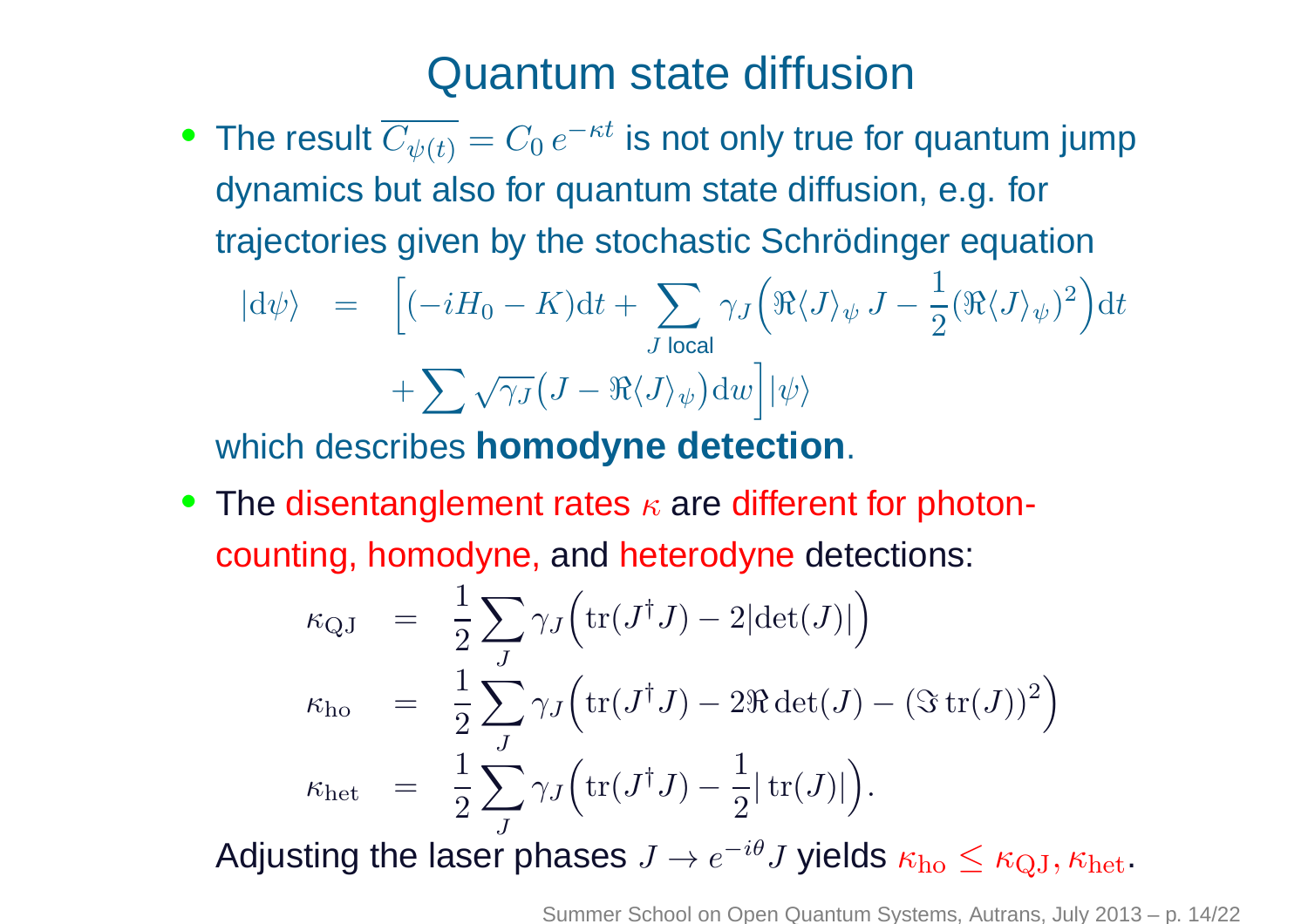## **Discussion**

It is  $\textbf{not possible}$  to have  $C_{\psi(t)}=C_{\rho(t)}$  if one measures locally the independent environments of the qubits (since  $C_{\rho(t)}$  may vanish at a finite time  $t_\text{ESD}$ , whereas  $C_{\psi(t)}>0 \;\; \forall \; t).$ 

 $\rightarrow$  To prepare the separable pure states in the decomp. of  $\rho(t)$  at time  $t_\mathrm{ESD}$ , one must necessarily perform nonlocal (joint) measurements on the <sup>2</sup> environments!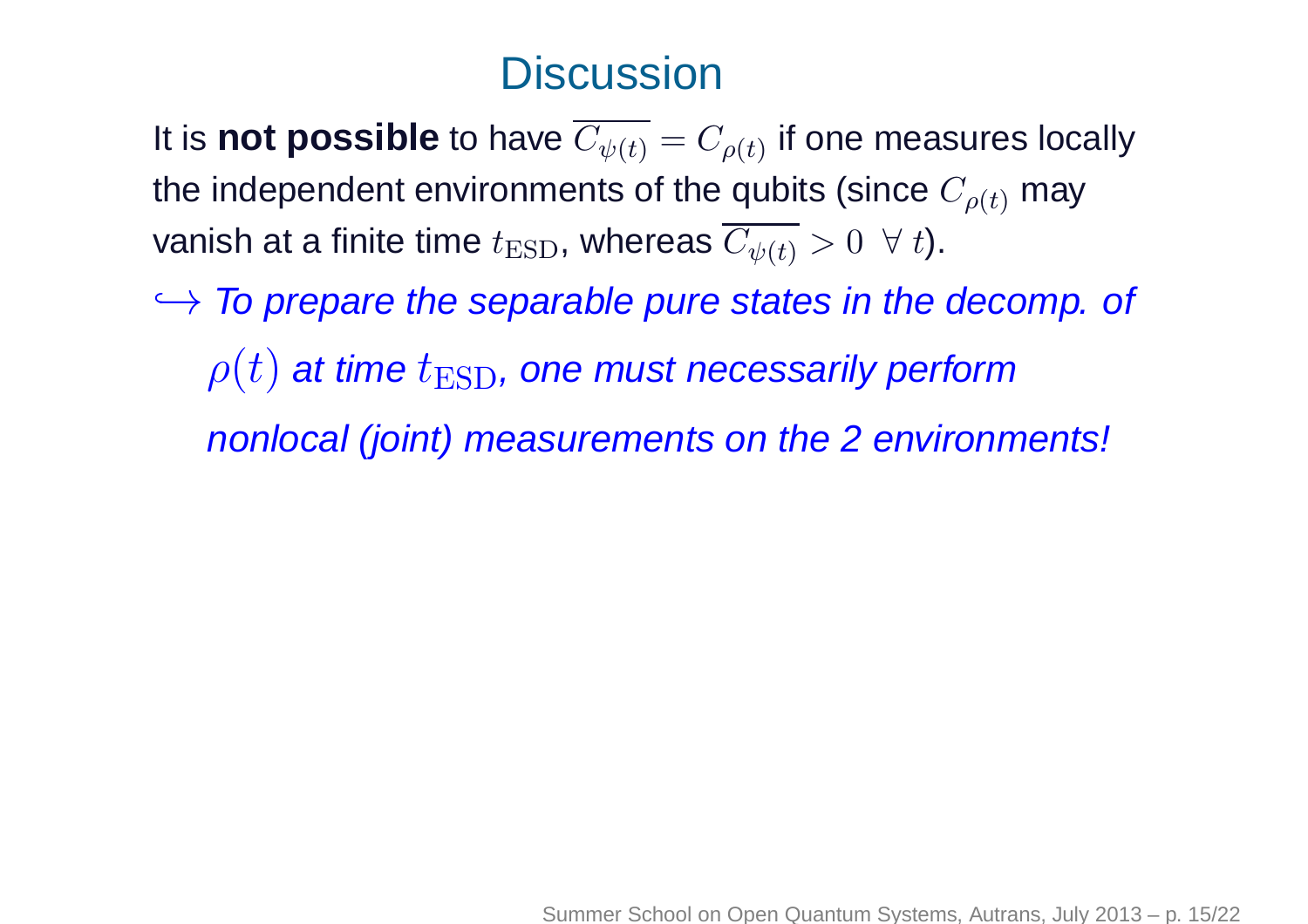## **Discussion**

It is  $\textbf{not possible}$  to have  $C_{\psi(t)}=C_{\rho(t)}$  if one measures locally the independent environments of the qubits (since  $C_{\rho(t)}$  may vanish at a finite time  $t_\text{ESD}$ , whereas  $C_{\psi(t)}>0 \;\; \forall \; t).$ 

- $\rightarrow$  To prepare the separable pure states in the decomp. of  $\rho(t)$  at time  $t_\mathrm{ESD}$ , one must necessarily perform nonlocal (joint) measurements on the <sup>2</sup> environments!
	- ∗ This raises the question: **is ESD observable?** $[Almeida$  et al., Science 316 ('07)].  $\longrightarrow$  simulation of master eq.  $[Viviescas~et~al., arXiv:1006.1452]. \longrightarrow YES~with~some~nonlocal$

measurements  $\Rightarrow$  require additional quantum channels...

 $*$  For  $A$ - $B$  entanglement, "ignoring" the environment state is not the same as measuring it without reading the results.

[Mascararenhas et al., arXiv:1006.1233].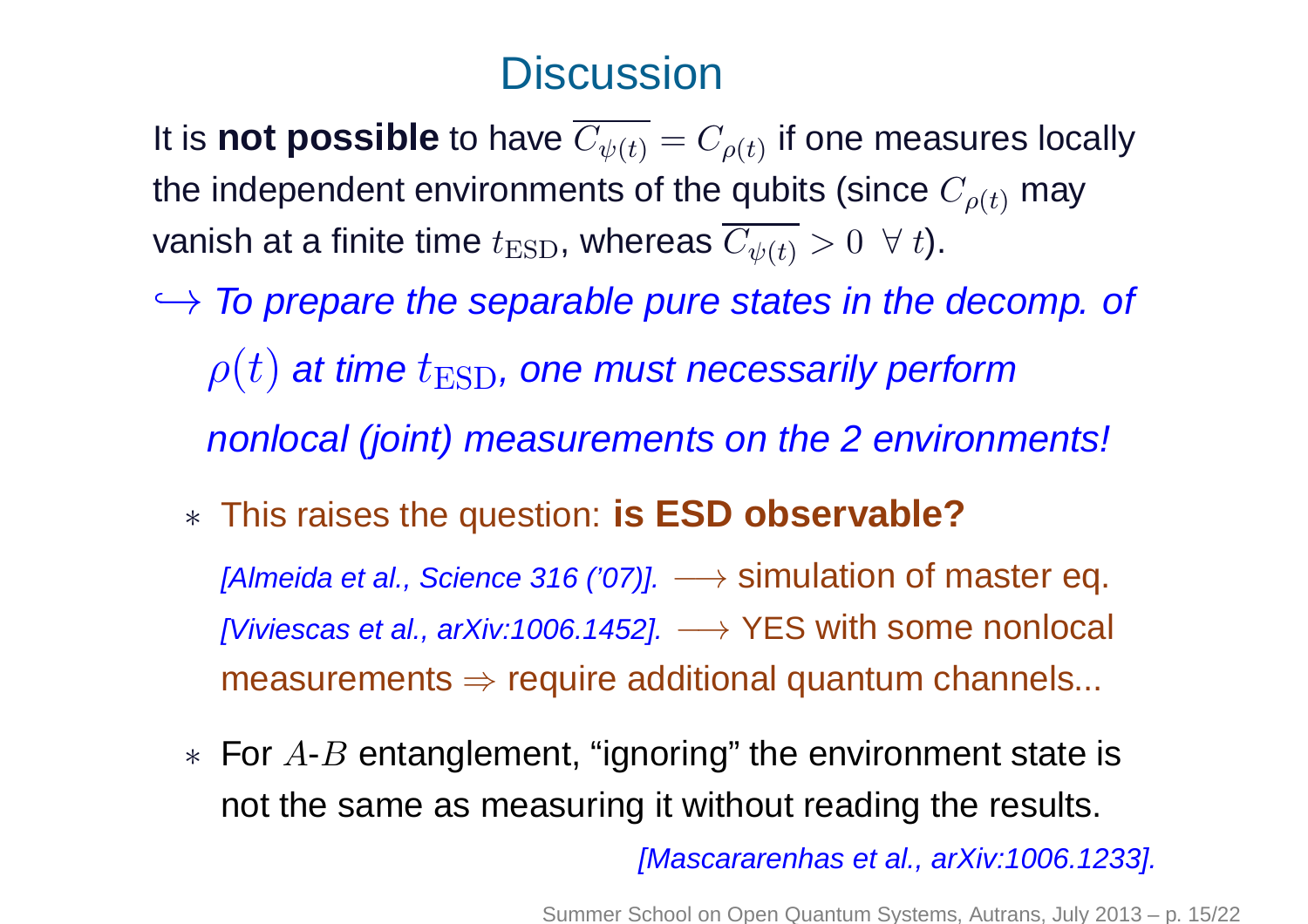## **Outlines**

- Evolution of the concurrence and quantum discord for the 2 spin-boson model
- Average concurrence for quantum trajectories
- Protecting entanglement with quantum trajectories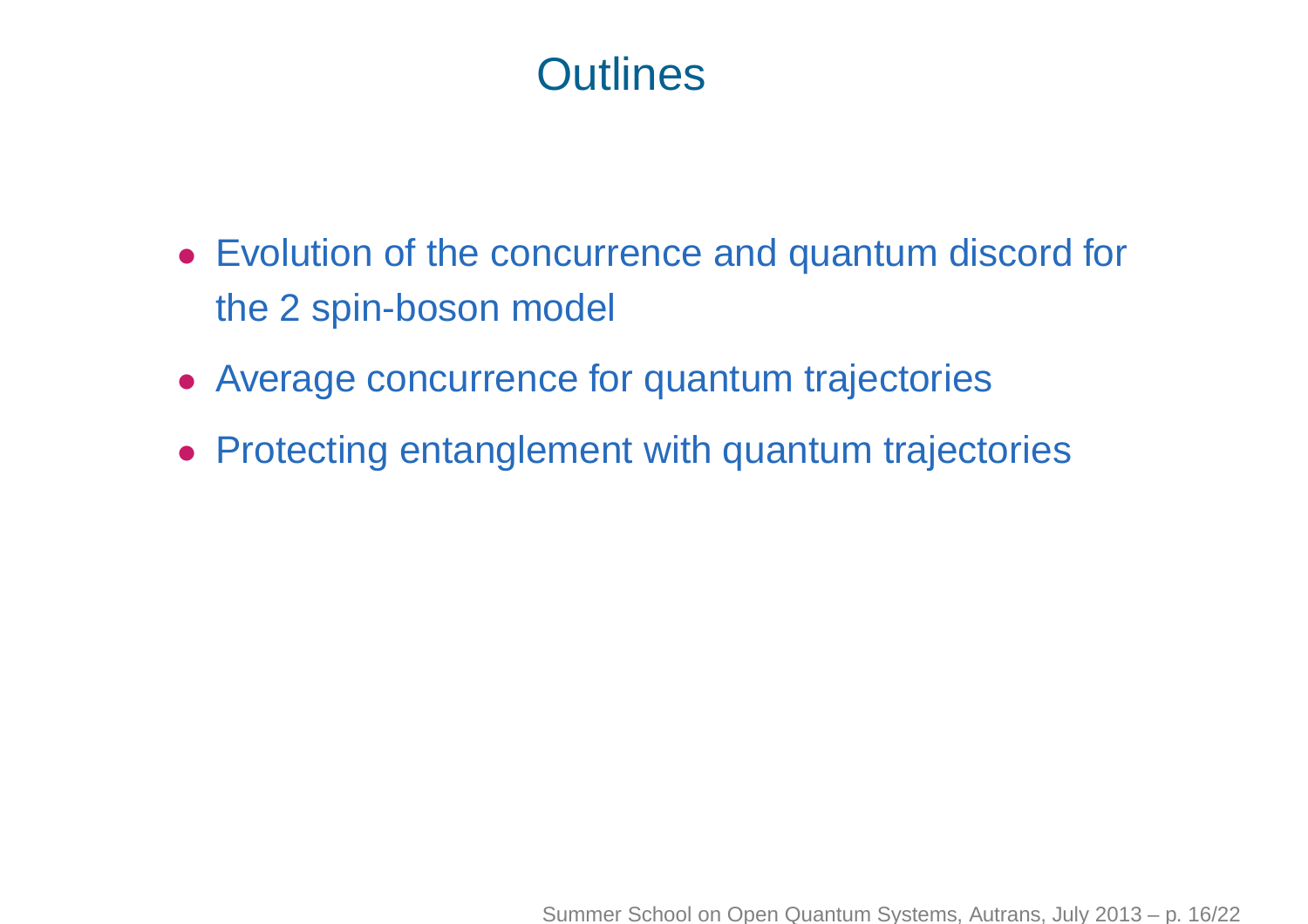### Entanglement protection

One may use the continuous monitoring by the measurements toprotect the qubits against disentanglement.

• For ex., for pure phase dephasing  $(J^i = \mathbf{u}_i \cdot \sigma)$  $^i,\, i=$  $=A, B$ ),

 $\sim$   $\sim$   $\sim$  $\kappa_{\mathrm{QJ}}=\kappa_{\mathrm{ho}}=\kappa_{\mathrm{het}}=0$  so that  $C_{\psi(t)}=C_0=\mathrm{const.}$ 



Bell initial state $\ket{\psi}$ = $\frac{1}{\sqrt{2}}(|\uparrow\uparrow\rangle + e$  $-i\varphi |\downarrow \downarrow \rangle)$  $C_0\,=\,1\,\Rightarrow\,C_{\psi(t)}\,=\,1$  for all quantum trajectories and all times→ perfect entanglement protection!

Summer School on Open Quantum Systems, Autrans, July 2013 – p. 17/22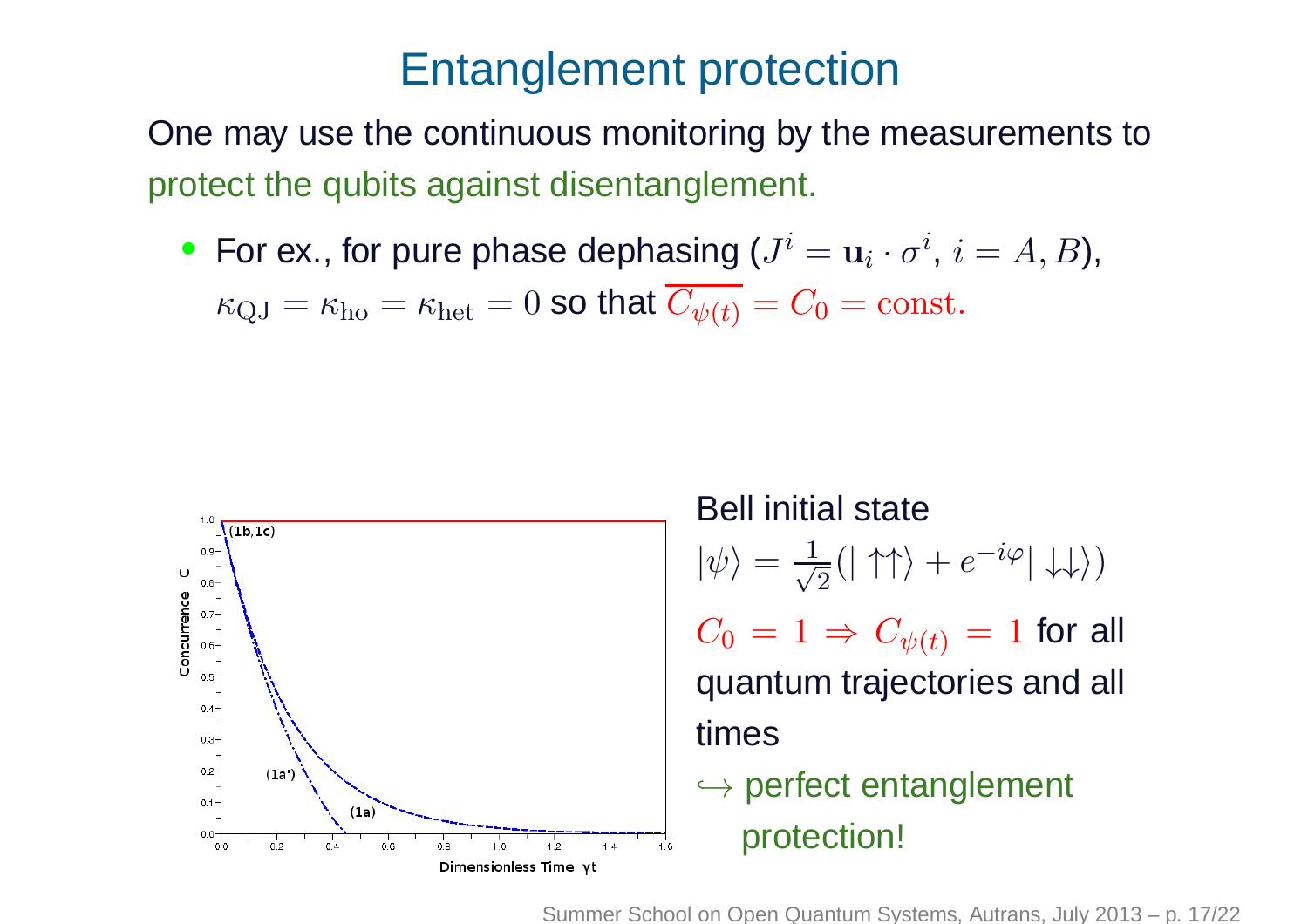## Entanglement protection (2)

One may use the continuous monitoring by the measurements toprotect the qubits against disentanglement.

- For ex., for pure phase dephasing  $(J^i = \mathbf{u}_i \cdot \sigma)$  $\sim$   $\sim$   $\sim$  $^i,\, i=$  $=A, B$ ),  $\kappa_{\mathrm{QJ}}=\kappa_{\mathrm{ho}}=\kappa_{\mathrm{het}}=0$  so that  $C_{\psi(t)}=C_0=\mathrm{const.}$
- For two baths at inv. temper.  $\beta_i < \infty$ , the smallest rate is  $\kappa_{\mathrm{QJ}}=$  $\sum~\gamma$  $i = A,B$  $\frac{i}{+}(e^{\beta_i \omega}$ 0 $\frac{0}{\sqrt{2}}$ 2−−  $(1)^2$  (jump op.  $J \propto$  $\sqrt{}$  $\gamma_-^i\sigma_-^i$   $+$  $\sqrt{}$  $\gamma_+^i\sigma_+^i)$



Bell initial state $|\psi\rangle$ = $\frac{1}{\sqrt{2}}(|\uparrow\uparrow\rangle-i|\downarrow\downarrow\rangle)$  $C_{\psi(t)}=e$  $-\kappa t$ → perfect entanglement<br>"is a selve as sel<sup>it</sup> protection only possible

at infinite temperature!

Summer School on Open Quantum Systems, Autrans, July 2013 – p. 18/22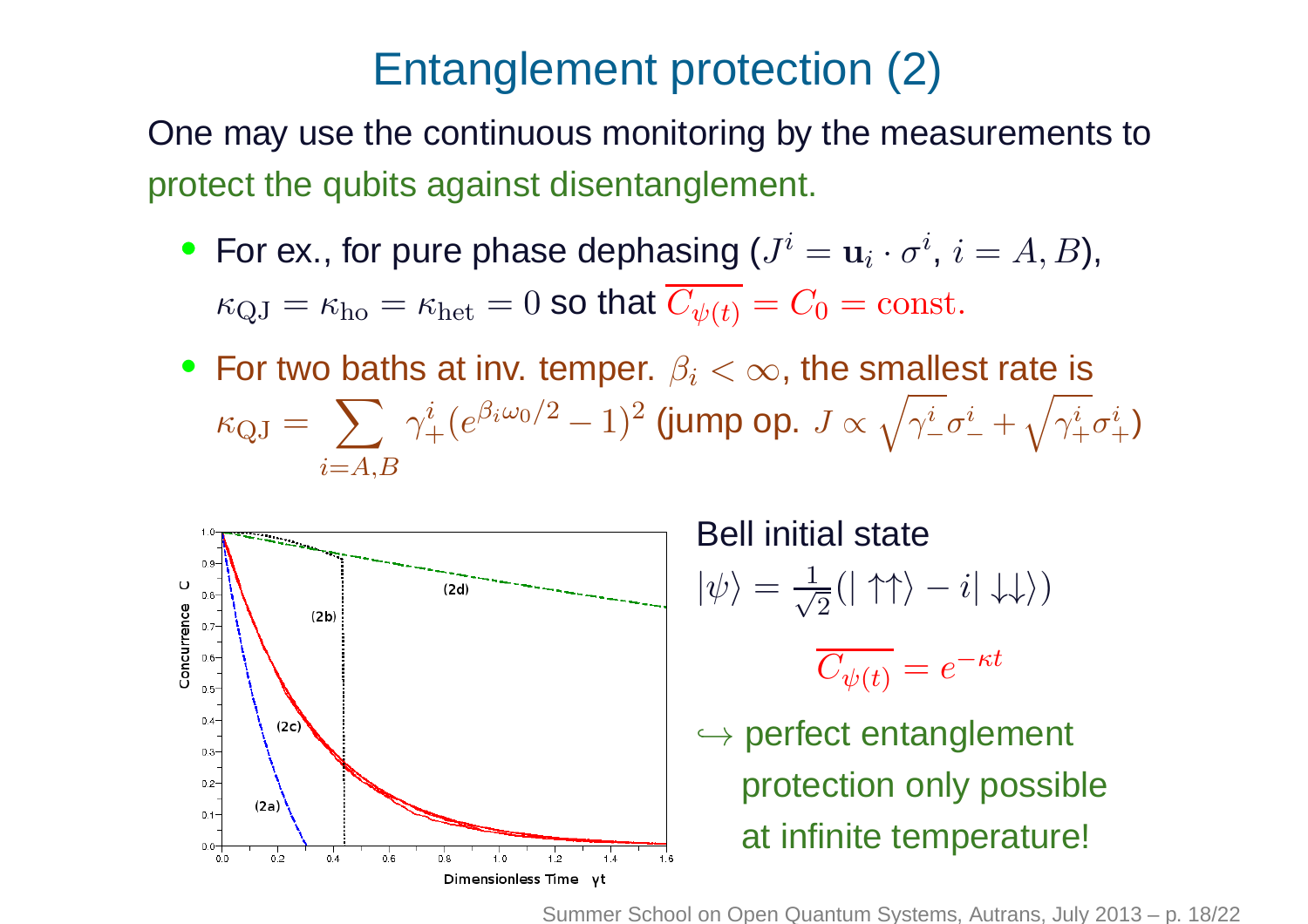## **Outlines**

- Evolution of the concurrence and quantum discord for the 2 spin-boson model
- Average concurrence for quantum trajectories
- Protecting entanglement with quantum trajectories
- Qubits coupled to <sup>a</sup> common bath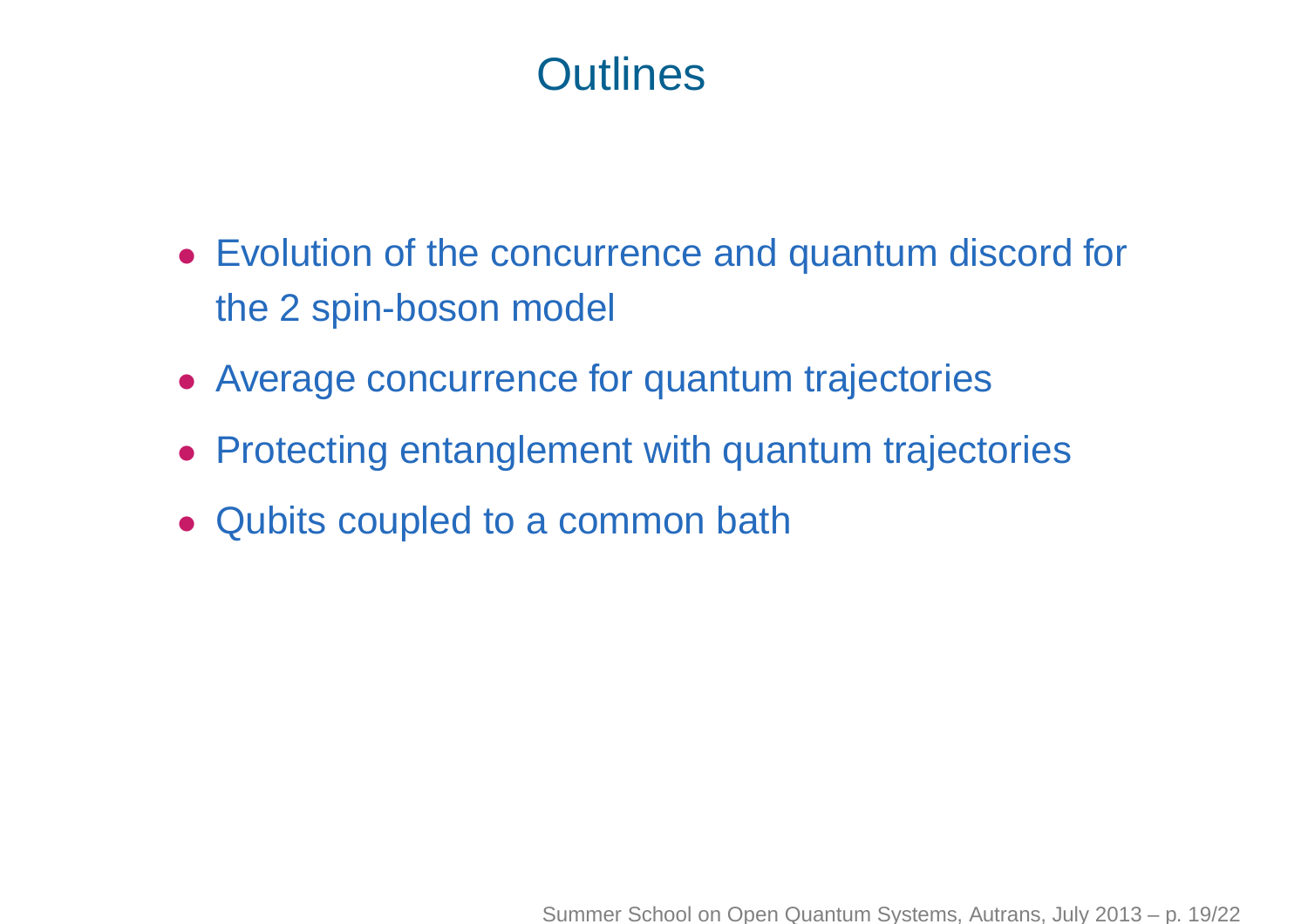### Qubits coupled to <sup>a</sup> common bath



Two 2-level atoms (qubits) initiallyin state  $|\psi\rangle$  are coupled to the **same** modes = $\sum_{s,s'=0,1}c_{ss'}|s\rangle|s'$  $\big\rangle$ of the electromagnetic fieldinitially in the vacuum.

$$
\overline{C_{\psi(t)}} = \frac{1}{2} \left| c_-^2 - c_+^2 e^{-2\gamma t} + 4c_{11} c_{00} e^{-\gamma t} \right| + 2 |c_{11}|^2 \gamma t e^{-2\gamma t}
$$



with  $c_\pm=c_{11}\pm c_{00}.$ 

• If  $c_{11} = 0$  then  $\overline{C_{\psi(t)}}=C_{\rho(t)}$ 

\n- If 
$$
c_{11} > 0
$$
 then  $\overline{C_{\psi(t)}}$  increases at small times.
\n

.

Summer School on Open Quantum Systems, Autrans, July 2013 – p. 20/22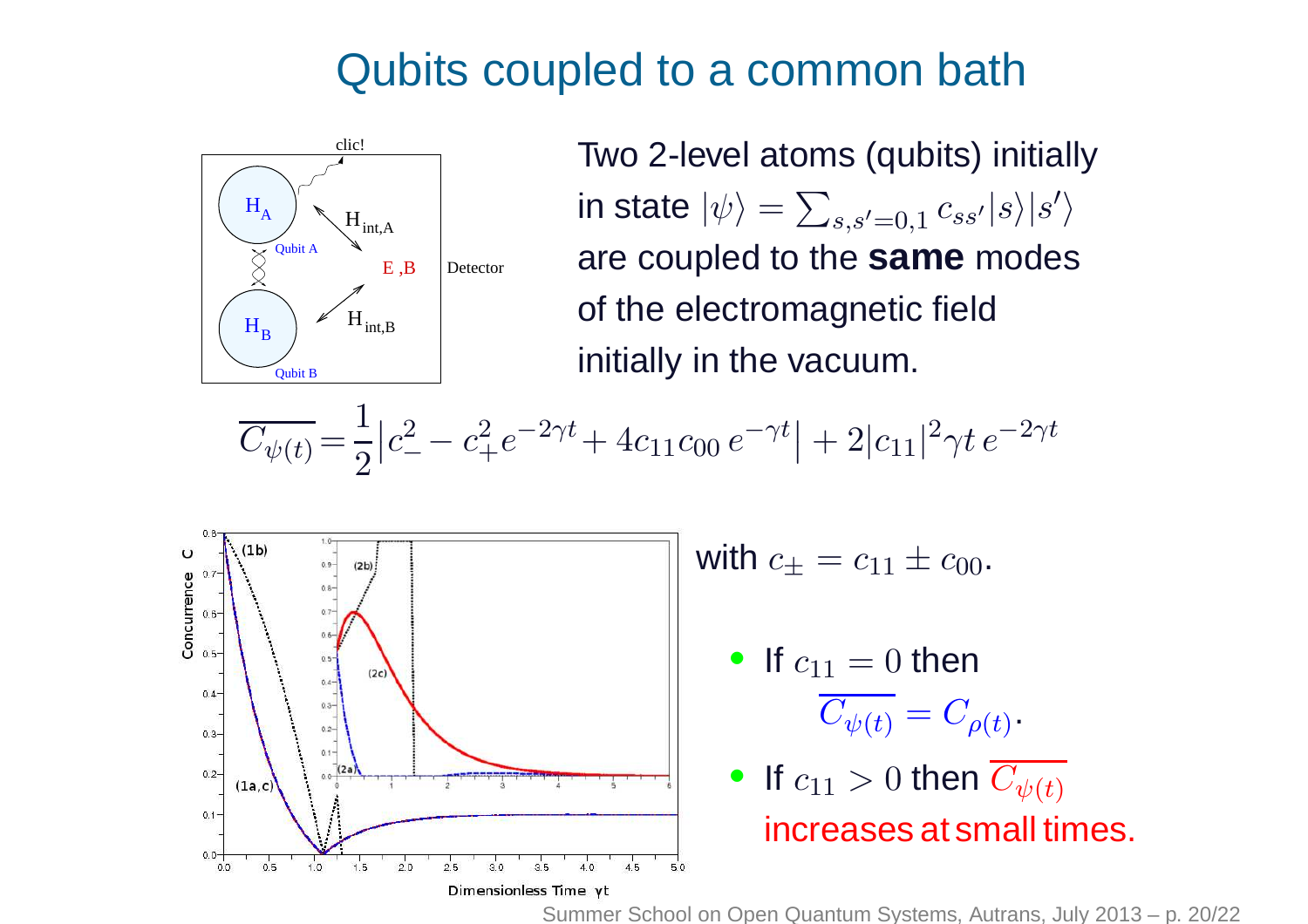## **Outlines**

- Evolution of the concurrence and quantum discord for the 2 spin-boson model
- Average concurrence for quantum trajectories
- Protecting entanglement with quantum trajectories
- Qubits coupled to <sup>a</sup> common bath
- Conclusions & Perspectives